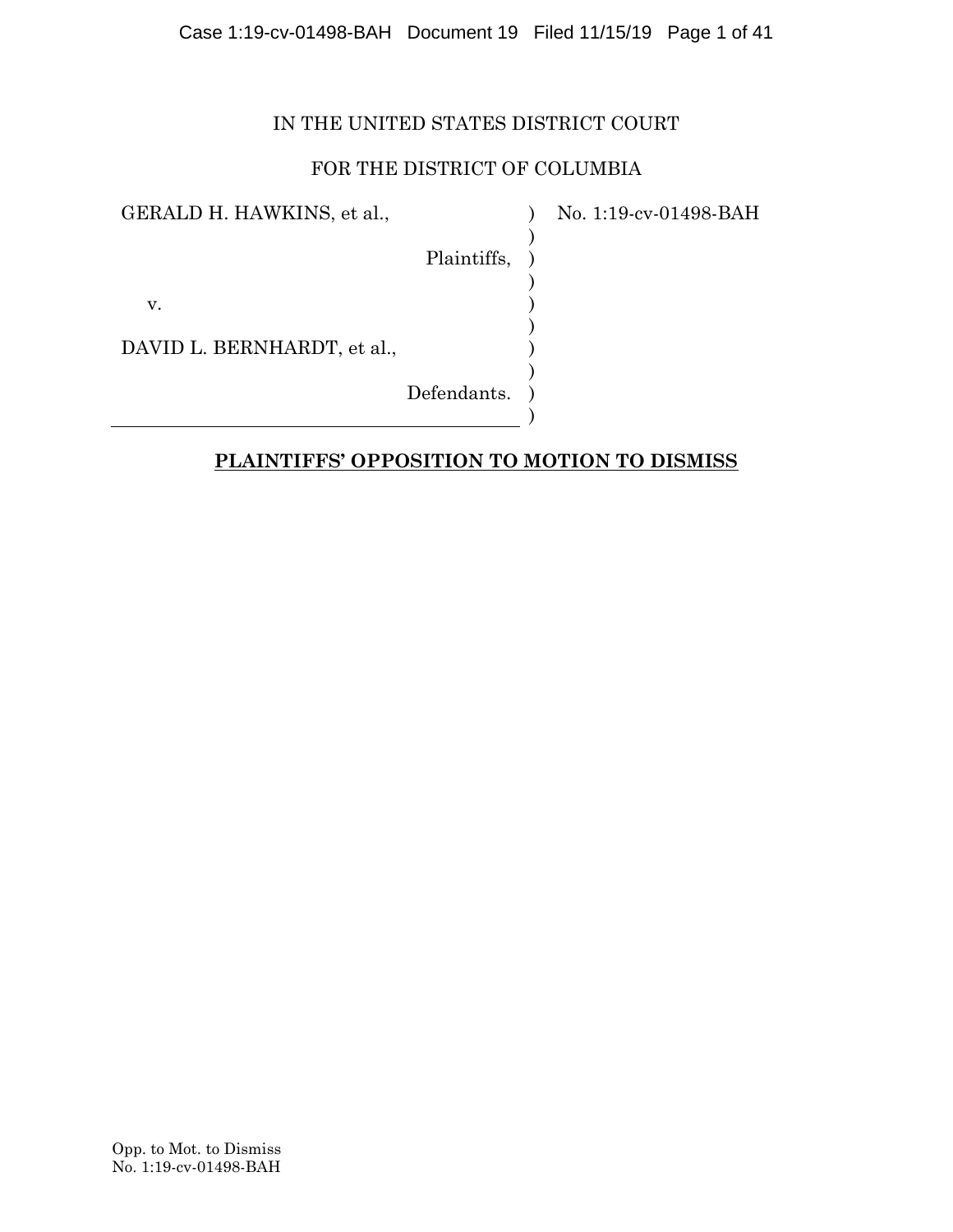# **Table of Contents**

| I.<br>The Ranchers have standing to challenge the Protocol                                                                       |
|----------------------------------------------------------------------------------------------------------------------------------|
| The Ranchers' economic and other injuries are fairly<br>А.<br>traceable to the Protocol's delegation of the Government's         |
| 1.                                                                                                                               |
| 2.                                                                                                                               |
| The Ranchers' injuries could be redressed by the<br>В.                                                                           |
| II.<br>The Protocol impermissibly delegates to the Tribes final<br>authority over whether to make a call for the enforcement     |
| The Protocol delegates to the Tribes the final decision-making<br>А.                                                             |
| B.                                                                                                                               |
| The Protocol's delegation is unlawful regardless of whether<br>C.<br>the Government's call-making power is authorized by a<br>21 |
| III. Neither the "enforcement action" nor the "no discretion"                                                                    |
| The Protocol is not an "enforcement action" exempt from NEPA 26<br>А.                                                            |
| The Government possesses sufficient discretion over<br>B.                                                                        |
|                                                                                                                                  |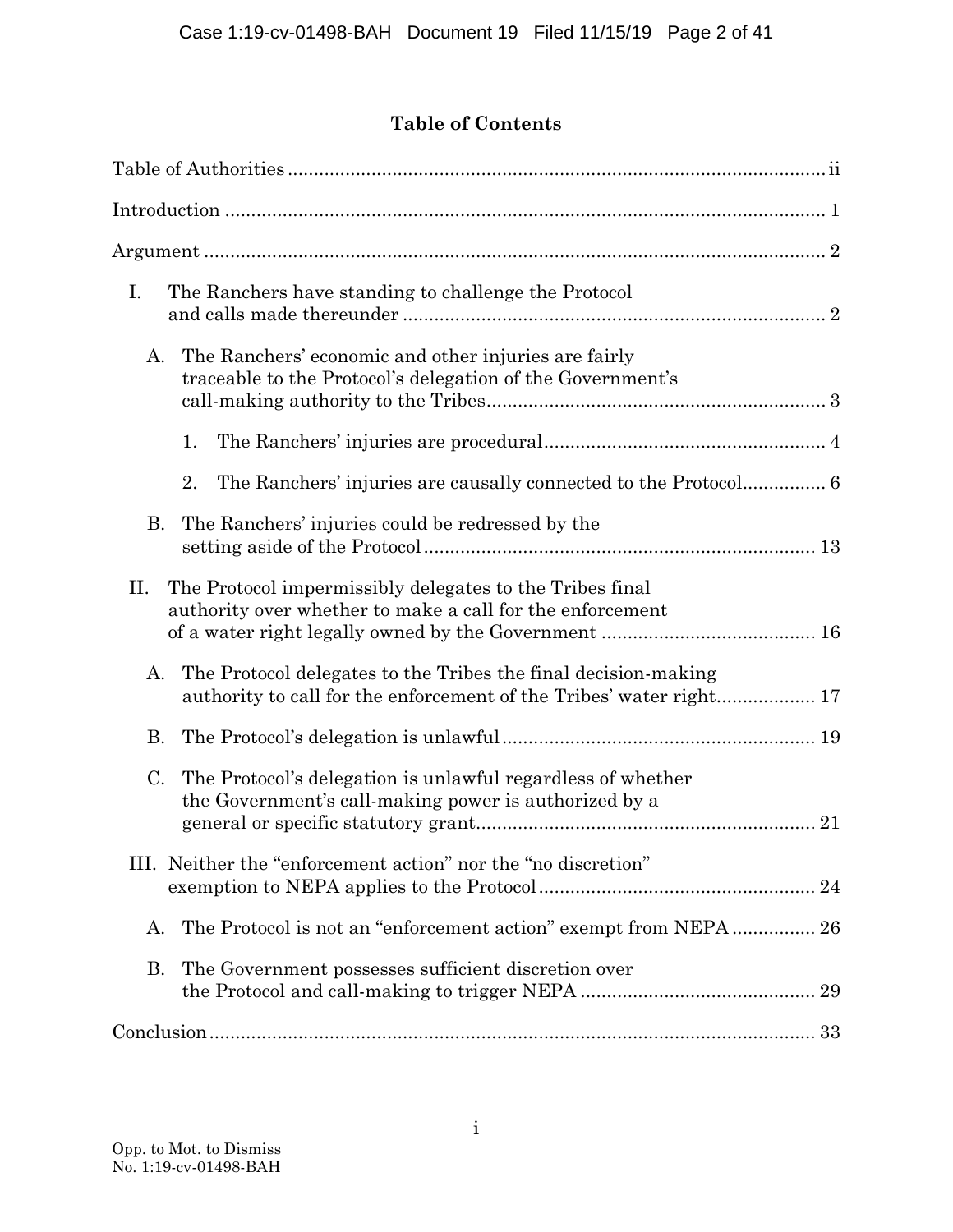# **Table of Authorities**

## **Cases**

| Agua Caliente Band of Cahuilla Indians v. Riverside County,                                                  |  |
|--------------------------------------------------------------------------------------------------------------|--|
| Am. Tunaboat Ass'n v. Ross,                                                                                  |  |
| *Arizona v. San Carlos Apache Tribe of Ariz.,                                                                |  |
| Ass'n of Am. Railroads v. U.S. Dep't of Transp.,<br>721 F.3d 666 (D.C. Cir. 2013), vacated on other grounds, |  |
| <i>Baley v. United States, No. 2018-1323,</i>                                                                |  |
| Calipatria Land Co. v. Lujan,                                                                                |  |
| Calvert Cliff's Coordinating Comm. v. U.S. Atomic Energy Comm'n,                                             |  |
| Carter v. Carter Coal Co.,                                                                                   |  |
| Cobell v. Norton,                                                                                            |  |
| Colo. River Water Conserv. Dist. v. United States,                                                           |  |
| Conservation Law Found. of New England, Inc. v. Harper,                                                      |  |
| Ctr. for Biological Diversity v. EPA,                                                                        |  |
| Ctr. for Biological Diversity v. Salazar,                                                                    |  |
| Ctr. for Law & Educ. v. Dep't of Educ.,                                                                      |  |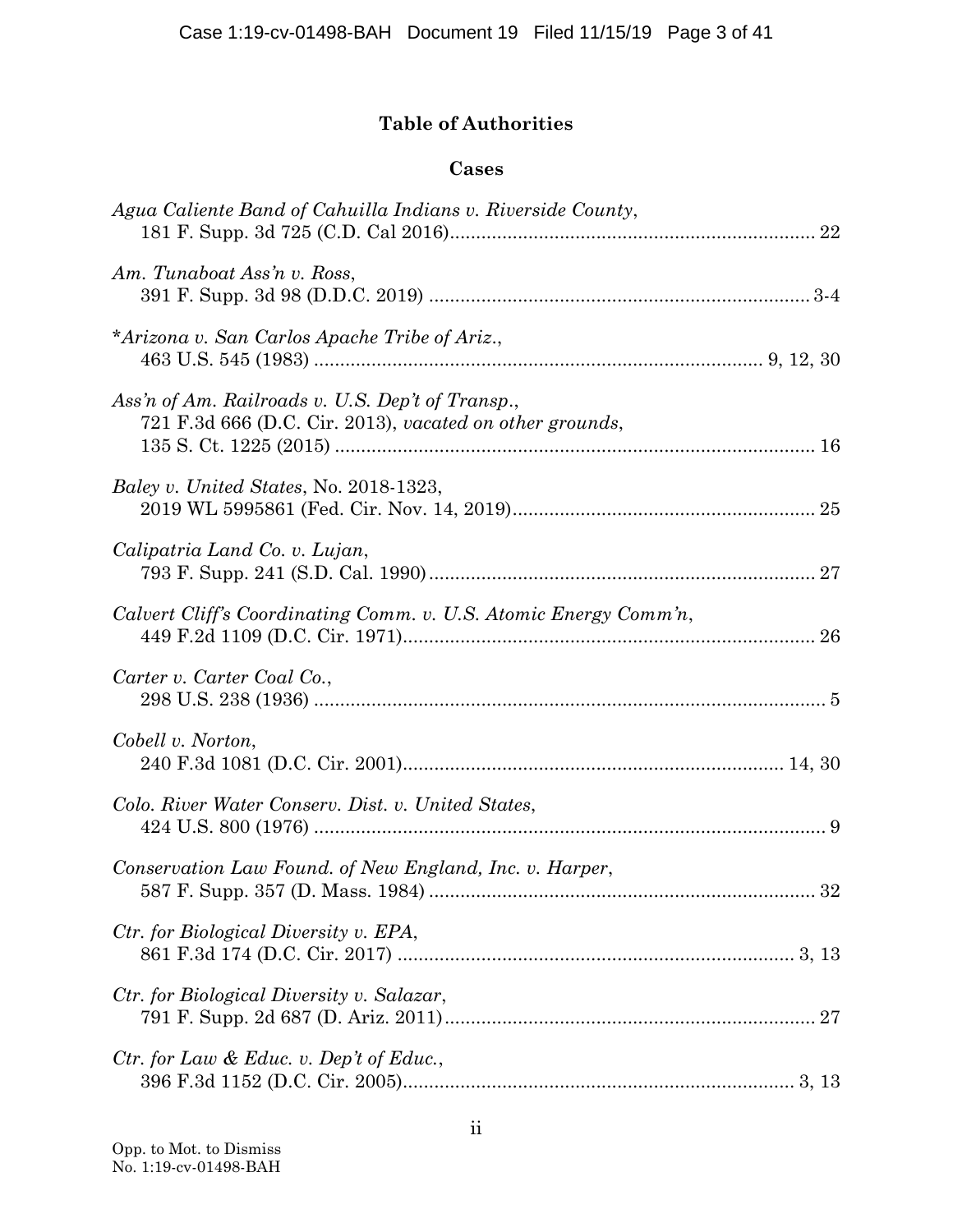| Dep't of Transp. v. Public Citizen,                                    |  |
|------------------------------------------------------------------------|--|
| Envtl. Prot. Info. Center v. U.S. Fish & Wildlife Serv.,               |  |
| Fla. Audubon Soc'y v. Bentsen,                                         |  |
| *Fort Vannoy Irrig. Dist. v. Water Resources Comm'n,                   |  |
| Free Enterprise Fund v. Public Co. Account. Oversight Bd.,             |  |
| Fund for Animals v. Kempthorne,                                        |  |
| Gundy v. United States,                                                |  |
| High Country Citizens' Alliance v. Norton,                             |  |
| Hol-Gar Mfg. Corp. v. United States,                                   |  |
| Humane Soc'y of U.S. v. EPA,                                           |  |
| In re Gen. Adj. of All Rights to Use Water in the Big Horn River Sys., |  |
| Kandra v. United States,                                               |  |
| Klamath Irrig. Dist. v. United States,                                 |  |
| Klamath Water Users Protective Association v. Patterson,               |  |
| Lujan v. Defenders of Wildlife,                                        |  |
| Lujan v. Nat'l Wildlife Fed'n,                                         |  |
|                                                                        |  |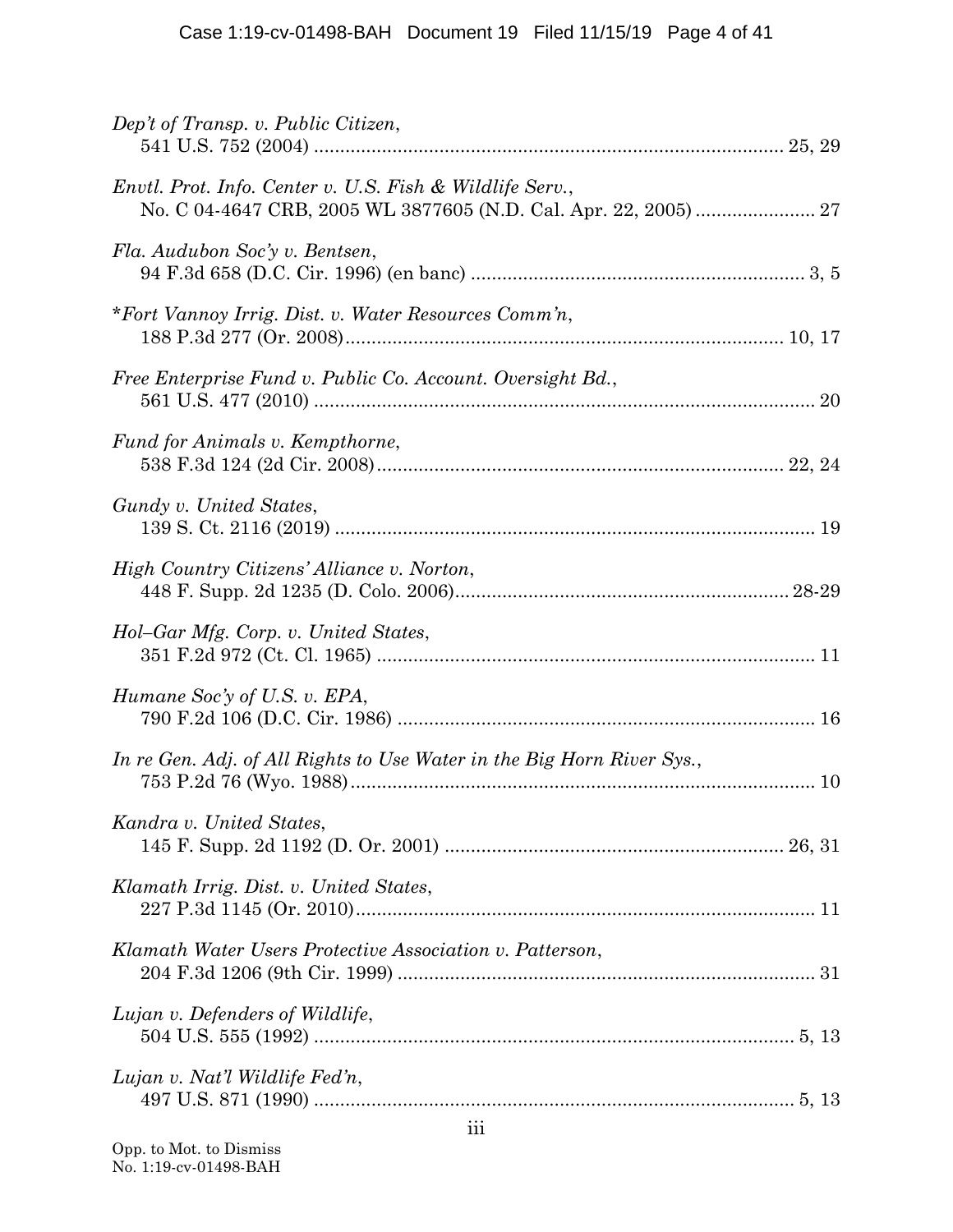| M & G Polymers USA, LLC v. Tackett,                         |
|-------------------------------------------------------------|
| Massachusetts v. EPA,                                       |
| Michigan v. EPA,                                            |
| Myers v. United States,                                     |
| Nat'l Park & Conservation Ass'n v. Stanton,                 |
| Nat'l Park Conserv. Ass'n v. Manson,                        |
| Perot v. FEC,                                               |
| RESTORE: The North Woods v. U.S. Dep't of Agric.,           |
| Salmon Spawning & Recovery All. v. Gutierrez,               |
| San Luis & Delta-Mendota Water Auth. v. Jewell,             |
| Shook v. D.C. Fin. Responsibility & Mgmt. Assistance Auth., |
| Sierra Club v. Bosworth,                                    |
| Sierra Club v. EPA,                                         |
| Sierra Club v. U.S. Army Corps of Eng'rs,                   |
| Smith v. Enterp. Irrig. Dist.,                              |
| Southern Pacific Transportation Company v. Watt,            |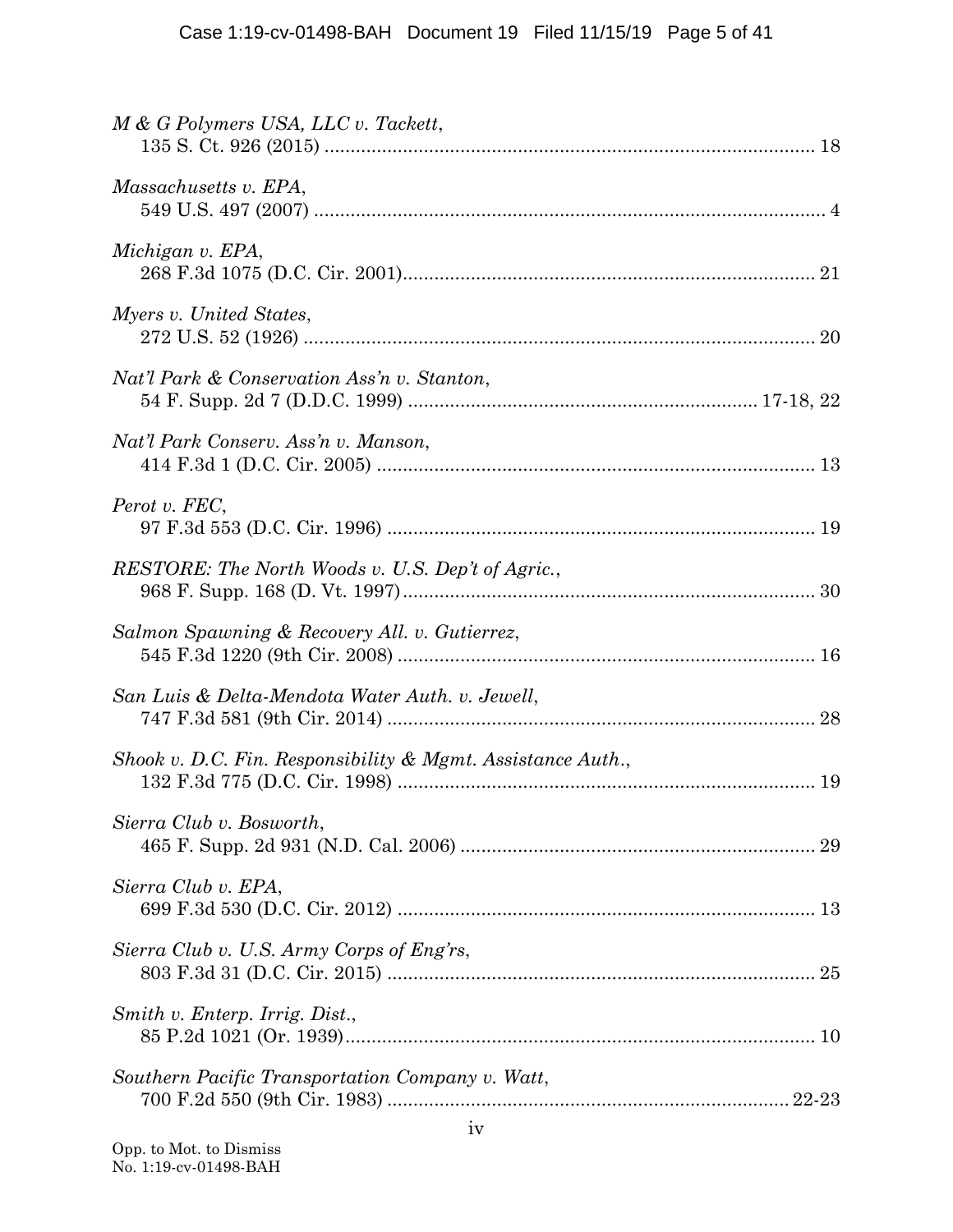| Spokeo v. Robins,                            |  |
|----------------------------------------------|--|
| Stewart v. Nat'l Educ. Ass'n,                |  |
| Sugar Cane Growers Coop. of Fla. v. Veneman, |  |
| Trinity v. Andrus,                           |  |
| Tucson Rod & Gun Club v. McGee,              |  |
| $*U.S.$ Telecom Ass'n v. FCC,                |  |
| Udall v. Littell,                            |  |
| United Black Fund, Inc. v. Hampton,          |  |
| United States v. Adair,                      |  |
| United States v. Glenn-Colusa Irrig. Dist.,  |  |
| United States v. Lara,                       |  |
| United States v. Mazurie,                    |  |
| United States v. Mitchell,                   |  |
| United States v. Oregon,                     |  |
| United States v. Orr Water Ditch Co.,        |  |
| United States v. Rainbow Family,             |  |
|                                              |  |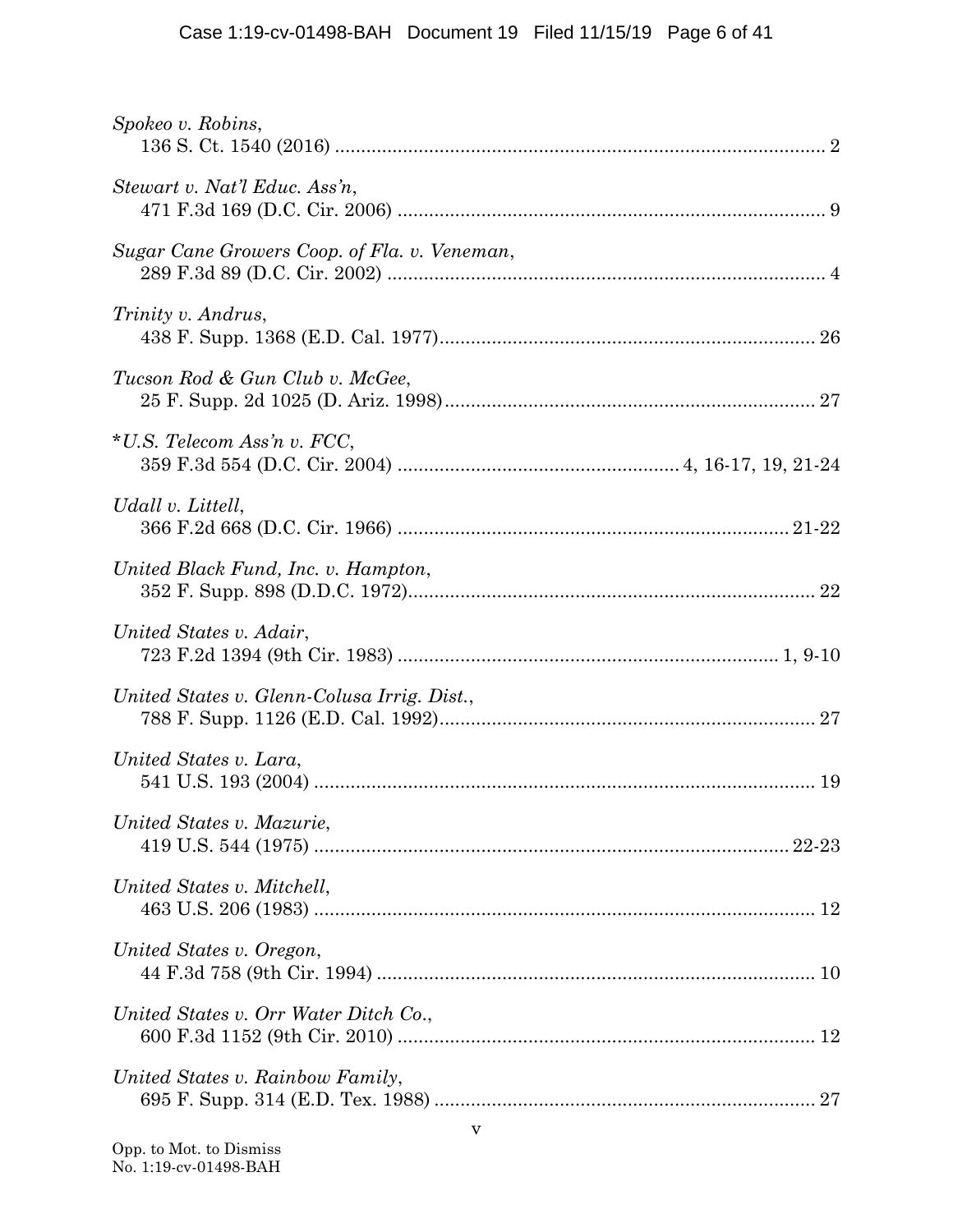| WildEarth Guardians v. Jewell,                                                                      |    |
|-----------------------------------------------------------------------------------------------------|----|
| Yavapai-Prescott Indian Tribe v. Watt,<br>528 F. Supp. 695 (D. Ariz. 1981), rev'd on other grounds, | 22 |
| <b>United States Constitution</b>                                                                   |    |

## **Statutes**

# **Regulations**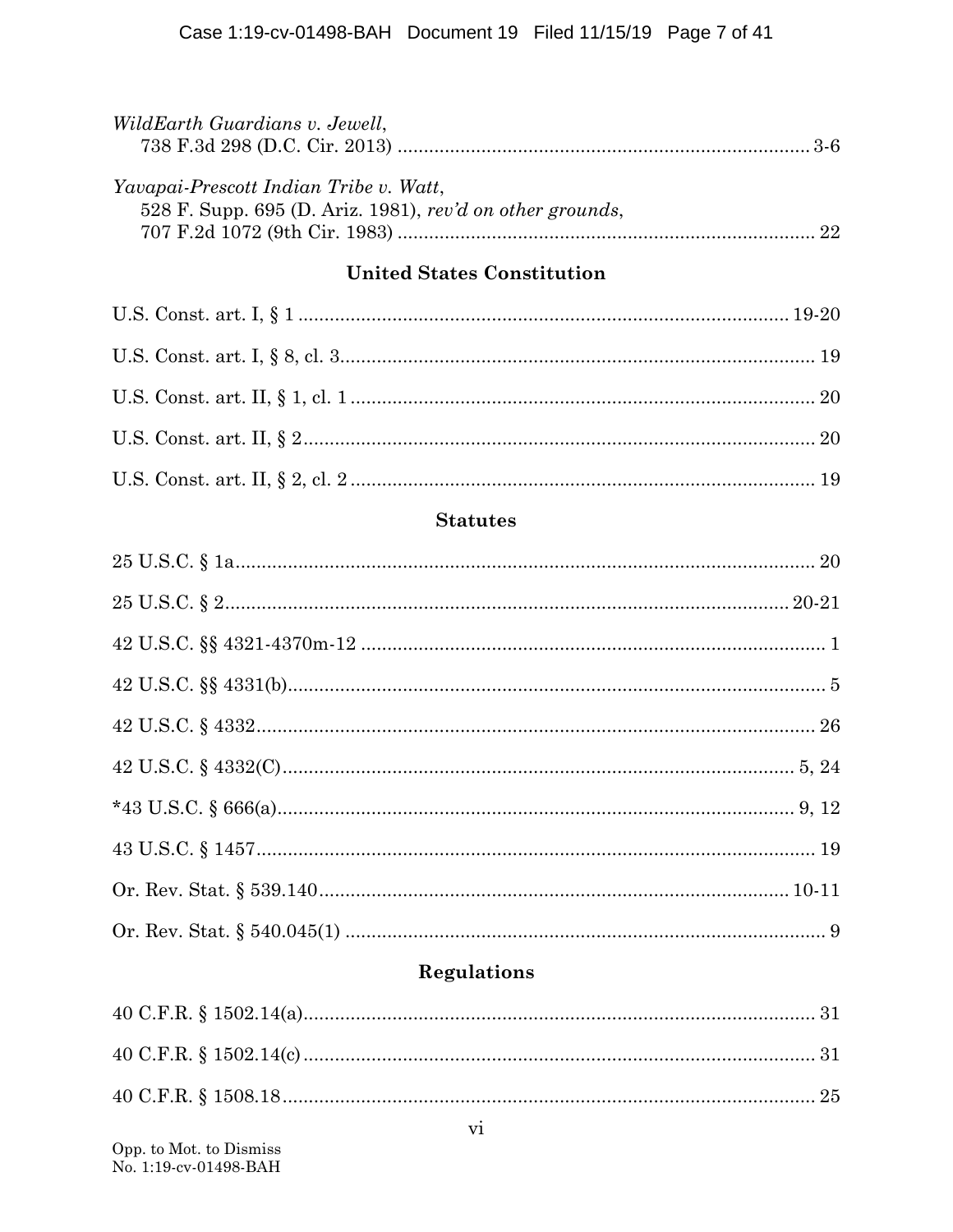| <b>Other Authorities</b>                                                      |
|-------------------------------------------------------------------------------|
|                                                                               |
| Bricker, Jennie L., <i>Entitlement, Water Resources, and the Common Good,</i> |
| Cohen's Handbook of Federal Indian Law                                        |
| Froomkin, A. Michael, <i>Wrong Turn in Cyberspace: Using ICANN to Route</i>   |

|--|--|--|--|--|

|  |  |  |  |  | Mishra, Dina, An Executive-Power Non-Delegation Doctrine for the Private |  |
|--|--|--|--|--|--------------------------------------------------------------------------|--|
|  |  |  |  |  |                                                                          |  |

**\_\_\_\_\_\_\_\_\_\_\_\_\_\_\_\_\_\_\_\_\_\_\_**

<sup>\*</sup> Cases on authorities upon which counsel chiefly relies.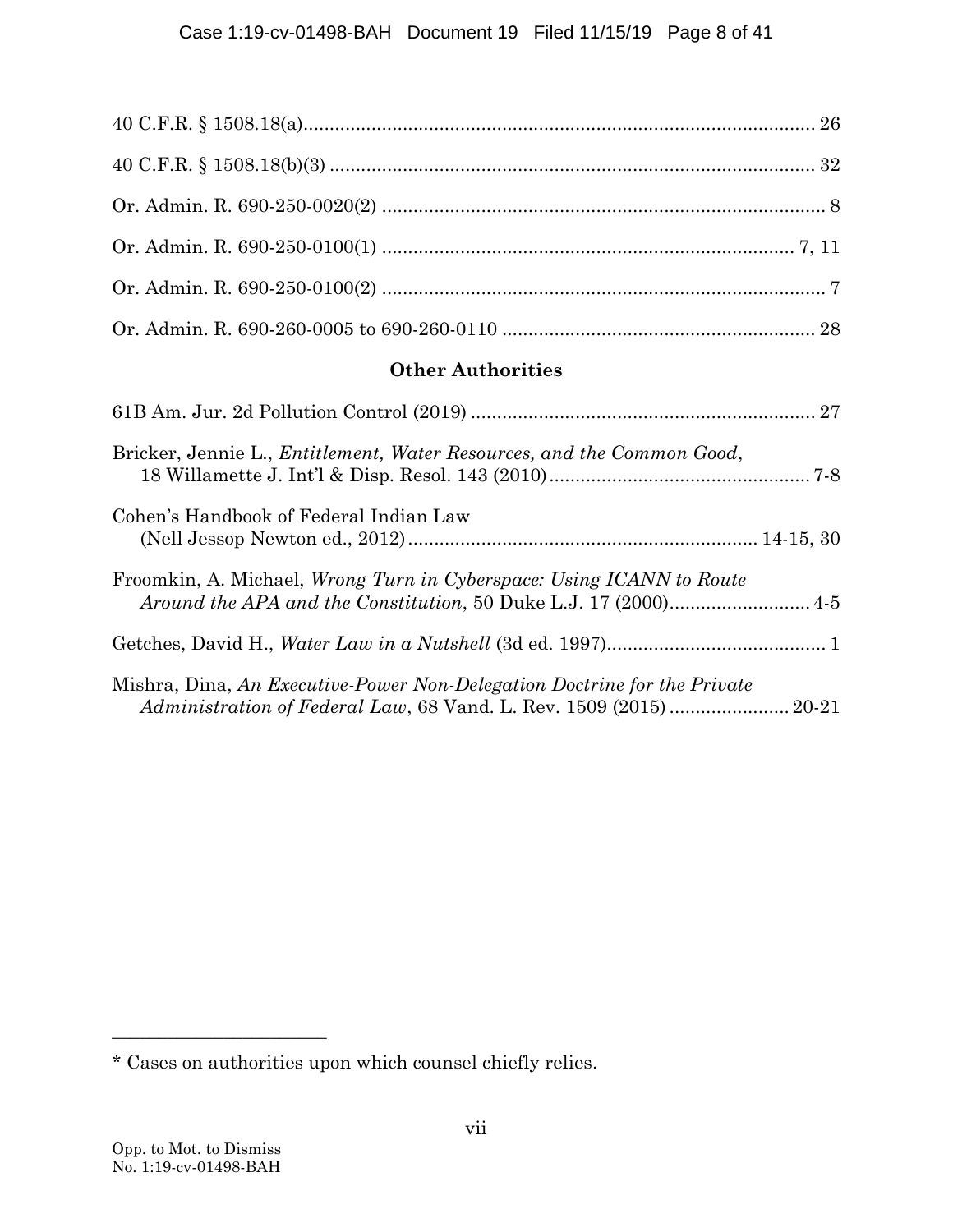## **Introduction<sup>1</sup>**

This action challenges the Protocol Agreement between the Klamath Tribes and the Bureau of Indian Affairs. Through the Protocol, Defendants David L. Bernhardt, *et al*. (Government), delegated to the Tribes the authority to make calls for the enforcement of a water right to which the Government holds legal title.<sup>2</sup> The Protocol, and the making of calls thereunder, have drastically curtailed irrigation to the Upper Klamath Basin, resulting in significant economic, social, and environmental injuries. Am. Compl. ¶¶ 36-40. Plaintiffs Gerald H. Hawkins, *et al*. (Ranchers), contend that the Protocol constitutes an unlawful delegation of power to a non-federal entity. *Id*. ¶¶ 41-46. They also contend that the Protocol and calls made thereunder are illegal because they have not been subjected to an analysis pursuant to the National Environmental Policy Act (NEPA), 42 U.S.C. §§ 4321-4370m-12. Am. Compl. ¶¶ 47-53.

<span id="page-8-1"></span><sup>1</sup> Given the complexity of the issues raised by the motion to dismiss, Plaintiffs respectfully request that the Court set the motion for hearing.

<span id="page-8-2"></span><span id="page-8-0"></span><sup>&</sup>lt;sup>2</sup> In pertinent part, the water rights at issue in this case are governed by the doctrine of prior appropriation. *See United States v. Adair*, 723 F.2d 1394, 1411 n.19, 1414-15 (9th Cir. 1983). Under that system, a person "whose appropriation is first in time (the prior appropriator) has the highest priority and hence a right to make beneficial use of water superior to all others." David H. Getches, *Water Law in a Nutshell* 101 (3d ed. 1997). If there is insufficient water to satisfy all needs, "the doctrine of priority allows the full senior right to be exercised before the junior can use any water." *Id*. Priority is enforced through the senior user's placement of a "call" with the pertinent state water official. *Id*. at 103 ("A senior appropriator seeking to enforce rights as against a junior 'calls the river.' It is usually the job of the state engineer or some other official to ensure that appropriators do not take water out of priority.").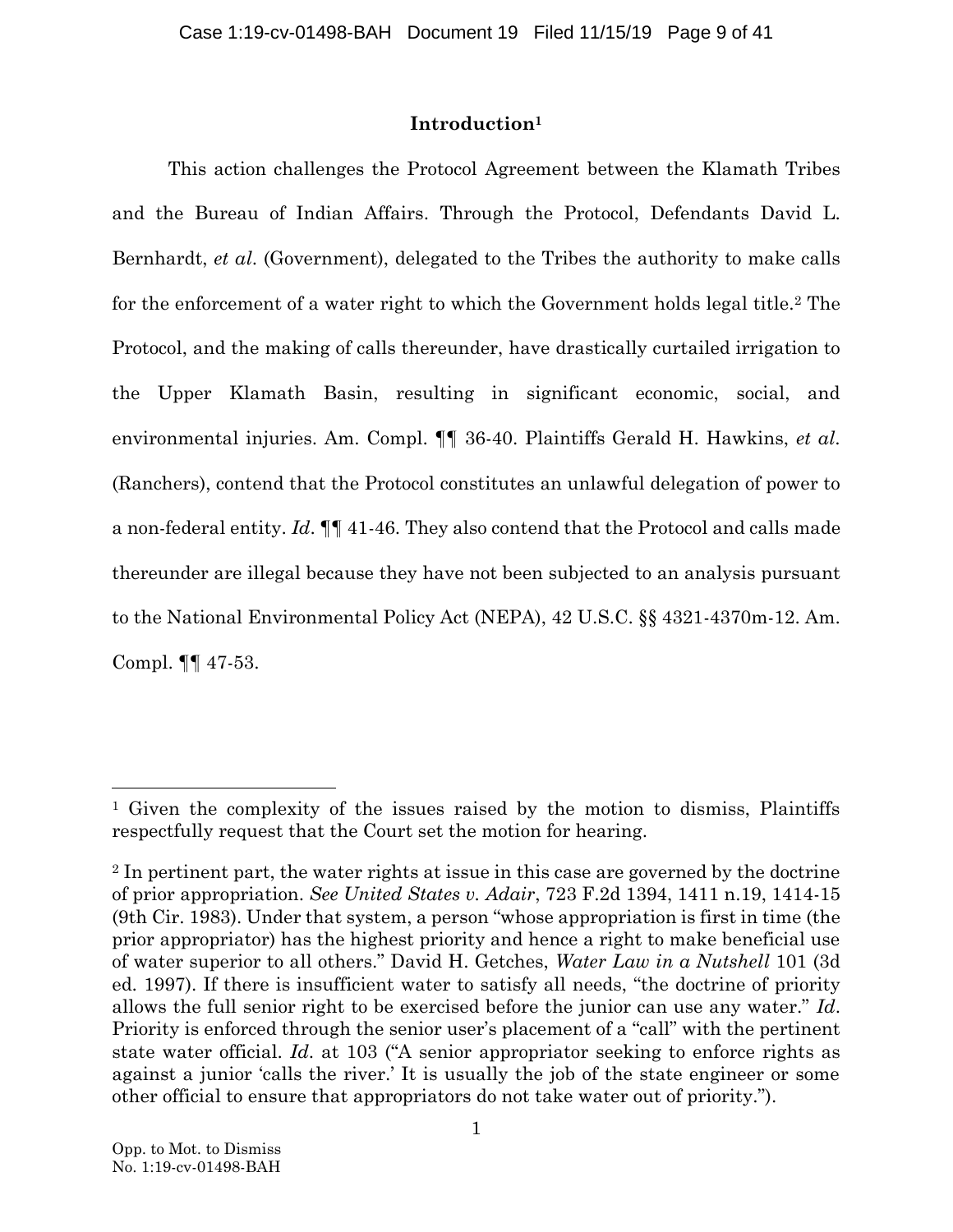### Case 1:19-cv-01498-BAH Document 19 Filed 11/15/19 Page 10 of 41

Although the Government raises a variety of arguments against the Ranchers' claims, they largely hinge upon a single, and erroneous, contention: the Tribes can obtain the enforcement of their instream water right independent of the Government. As explained below, federal law subjects the Tribes' right to state procedure, and that procedure requires in Oregon that a call for enforcement of a water right must be agreed to by the legal owner of that right. Hence, the Government's promise, memorialized in the Protocol, not to countermand in most instances a Tribal call constitutes the unlawful delegation of final decision-making authority over whether and how the Tribes' water right should be implemented. And because "enforcement" of the Tribes' water right pursuant to the Protocol—itself the product of the Government's discretion—does not depend on any federal judicial or administrative action against any other party, the Protocol and calls made thereunder are subject to NEPA.

## **Argument**

## **I. The Ranchers have standing to challenge the Protocol and calls made thereunder**

<span id="page-9-0"></span>To sue in federal court, a plaintiff must establish the existence of an injury-infact that is fairly traceable to the challenged action and that is subject to judicial redress. *Spokeo v. Robins*, 136 S. Ct. 1540, 1547 (2016). The Government contends that the Ranchers cannot establish the second and third requirements, *i.e.*, fair traceability and redressability. But as set forth below, the Ranchers' economic, aesthetic, and other concrete injuries are directly traceable to calls for the enforcement of the Tribes' water right; and these calls are causally connected to the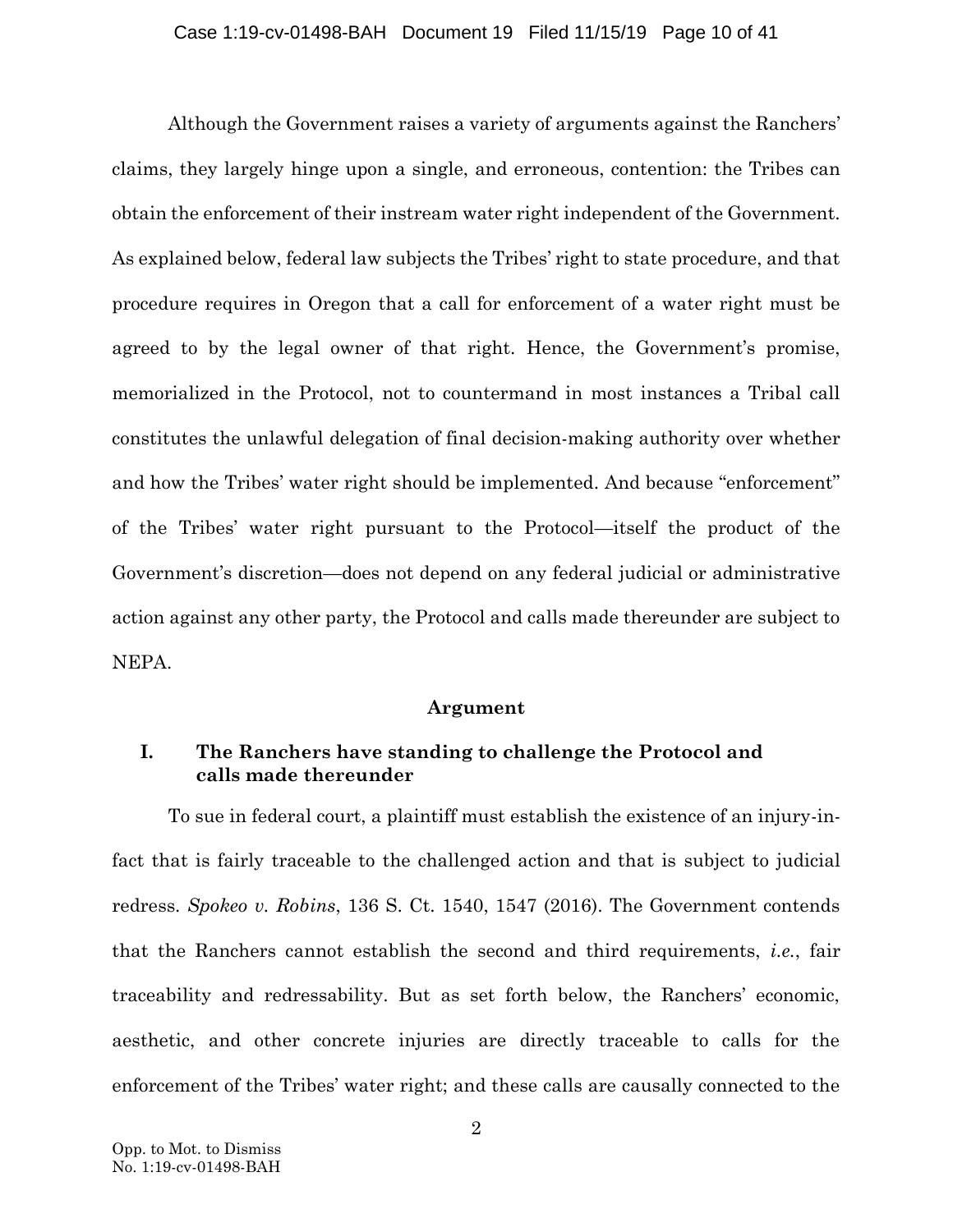Protocol's delegation of the Government's decision-making authority to the Tribes. Further, the Ranchers' concrete injuries can be redressed by the Protocol's judicial invalidation, which would restore final call-making authority to the Government, thereby allowing the Government to overrule Tribal calls and to protect the general public interest.

## <span id="page-10-2"></span>**A. The Ranchers' economic and other injuries are fairly traceable to the Protocol's delegation of the Government's call-making authority to the Tribes**

Generally, a harm is fairly traceable to government action if a "causal connection [exists] between the alleged injury and the . . . conduct at issue." *Ctr. for Law & Educ. v. Dep't of Educ.*, 396 F.3d 1152, 1157 (D.C. Cir. 2005). Such a connection can be established by showing that it is "substantially probable" that the challenged action is the cause of the injury. *Fla. Audubon Soc'y v. Bentsen*, 94 F.3d 658, 663 (D.C. Cir. 1996) (en banc).

<span id="page-10-4"></span><span id="page-10-3"></span><span id="page-10-1"></span><span id="page-10-0"></span>With respect specifically to procedural harm, causation is established by demonstrating two links: one between the alleged procedural error and the substantive decision, and a second between the substantive decision and the plaintiff's concrete injury. *Am. Tunaboat Ass'n v. Ross*, 391 F. Supp. 3d 98, 108 (D.D.C. 2019) (citing *Ctr. for Biological Diversity v. EPA*, 861 F.3d 174, 184 (D.C. Cir. 2017)). Although the second link is subject to the "substantially probable" test for causal connection, "[t]he first link does not require the plaintiff to show that but for the alleged procedural deficiency the agency would have reached a different substantive result." *WildEarth Guardians v. Jewell*, 738 F.3d 298, 306 (D.C. Cir.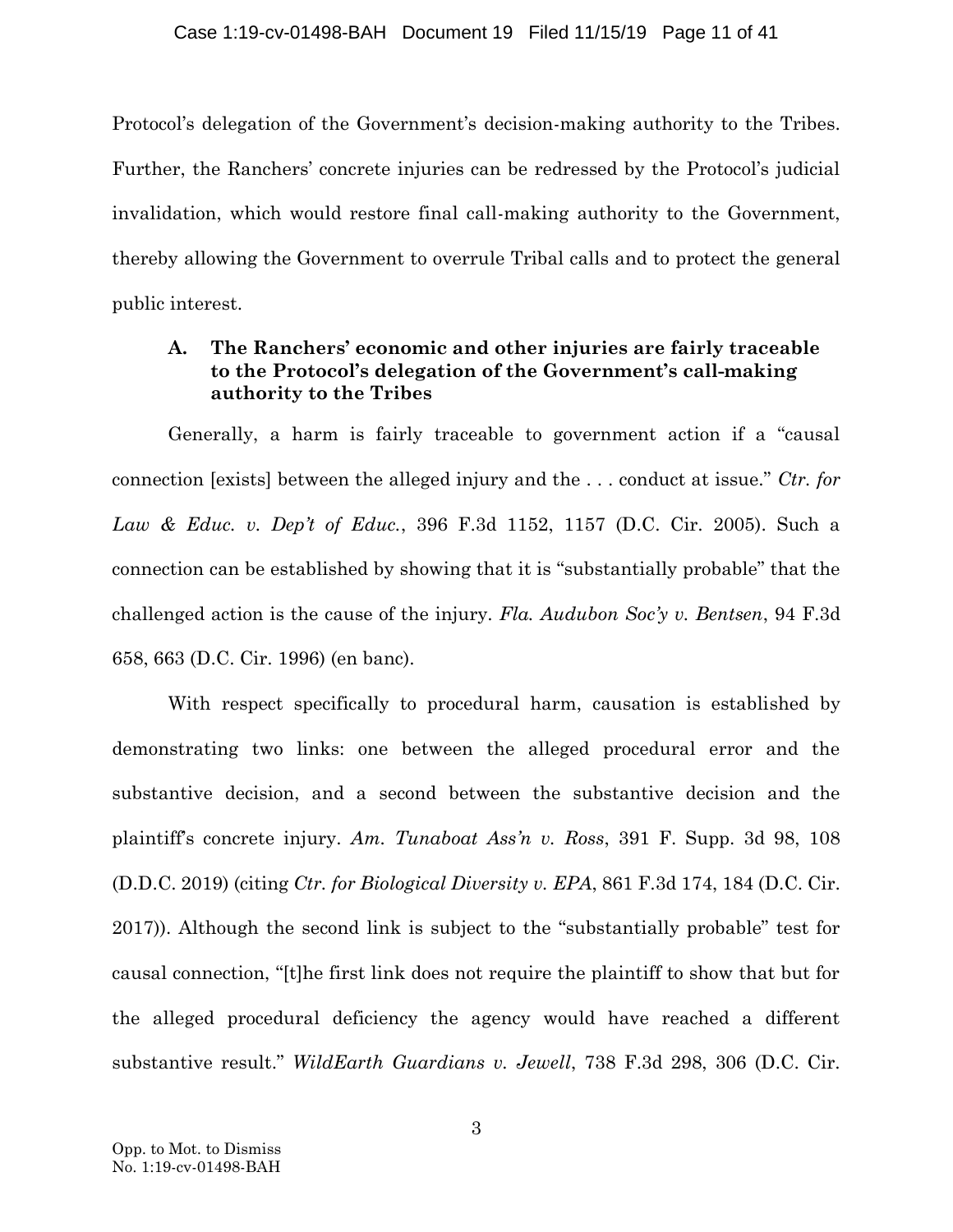2013). "All that is necessary is to show that the procedural step was connected to the substantive result." *Massachusetts v. EPA*, 549 U.S. 497, 518 (2007) (quoting *Sugar Cane Growers Coop. of Fla. v. Veneman*, 289 F.3d 89, 94-95 (D.C. Cir. 2002)).

## <span id="page-11-2"></span><span id="page-11-1"></span><span id="page-11-0"></span>**1. The Ranchers' injuries are procedural**

The Ranchers' lawsuit seeks redress for the Ranchers' economic, aesthetic, and other substantive injuries traceable to the calls for enforcement of the Tribes' water right. *See* Am. Compl. ¶¶ 36-37, 40. The lawsuit does so by seeking to vindicate two procedural rights. *See generally Am. Tunaboat Ass'n*, 391 F. Supp. 3d at 108 ("Procedural injury occurs when an agency fails to follow a legally required procedure and this failure increases the risk of future harm to some party.").

<span id="page-11-4"></span><span id="page-11-3"></span>First, the Ranchers' action seeks to vindicate the procedural right protected by the doctrine of unlawful delegation—ensuring that government decision-making affecting citizens will be taken by politically accountable officials duty-bound to pursue the common good, not by non-governmental parties who have no such duty. *See U.S. Telecom Ass'n v. FCC*, 359 F.3d 554, 565-66 (D.C. Cir. 2004) ("[W]hen an agency delegates power to outside parties, lines of accountability may blur, undermining an important democratic check on government decision-making[,] increas[ing] the risk that these parties will not share the agency's national vision and perspective, and . . . aggravat[ing] the risk of policy drift inherent in any principalagent relationship.") (internal quotation marks and citations omitted). *See also* A. Michael Froomkin, *Wrong Turn in Cyberspace: Using ICANN to Route Around the APA and the Constitution*, 50 Duke L.J. 17, 28 (2000) (explaining that the law's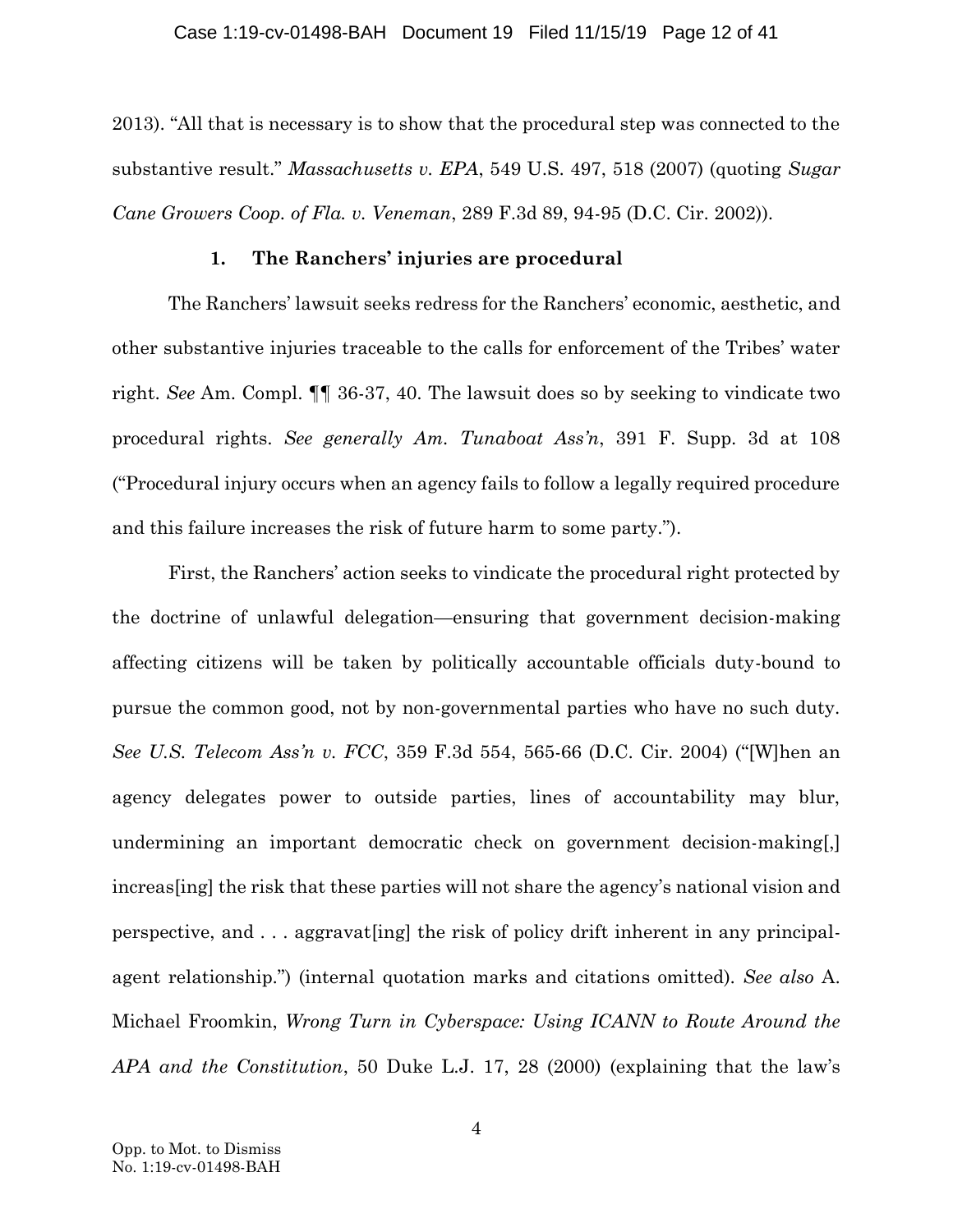#### Case 1:19-cv-01498-BAH Document 19 Filed 11/15/19 Page 13 of 41

disfavoring of delegations outside the government arises from "a long tradition of seeking to ensure that public power is exercised in a manner that makes it both formally and, insofar as possible, actually accountable to elected officials, and through them—we hope—to the electorate").

<span id="page-12-4"></span>Second, the Ranchers' action seeks to vindicate the key procedural right protected by NEPA: ensuring that the environmental effects of government action that may have a significant impact on the human environment will be analyzed prior to the action's implementation. *See* 42 U.S.C. §§ 4331(b), 4332(C). *See also WildEarth Guardians*, 738 F.3d at 305 (the "archetypal procedural injury" is "an agency's failure to prepare . . . an [environmental impact statement under NEPA] before taking action with adverse environmental consequences").

<span id="page-12-3"></span><span id="page-12-2"></span><span id="page-12-1"></span><span id="page-12-0"></span>Combined, these procedural rights protect the Ranchers' concrete interests in their property, livelihoods, and local environment. *See Carter v. Carter Coal Co.*, 298 U.S. 238, 311 (1936) (unchecked conferral of governmental power on outside parties "undertakes an intolerable and unconstitutional interference with personal liberty and private property"); *Lujan v. Nat'l Wildlife Fed'n*, 497 U.S. 871, 886 (1990) (recreational use and aesthetic enjoyment are concrete interests protected by NEPA). Therefore, these interests can satisfy the requirements for procedural-injury standing. *Fla. Audubon Soc'y*, 94 F.3d at 664 ("[A] plaintiff may have standing to challenge the failure of an agency to abide by a procedural requirement only if that requirement was 'designed to protect some threatened concrete interest' of the plaintiff.") (quoting *Lujan v. Defenders of Wildlife*, 504 U.S. 555, 573 n.8 (1992)).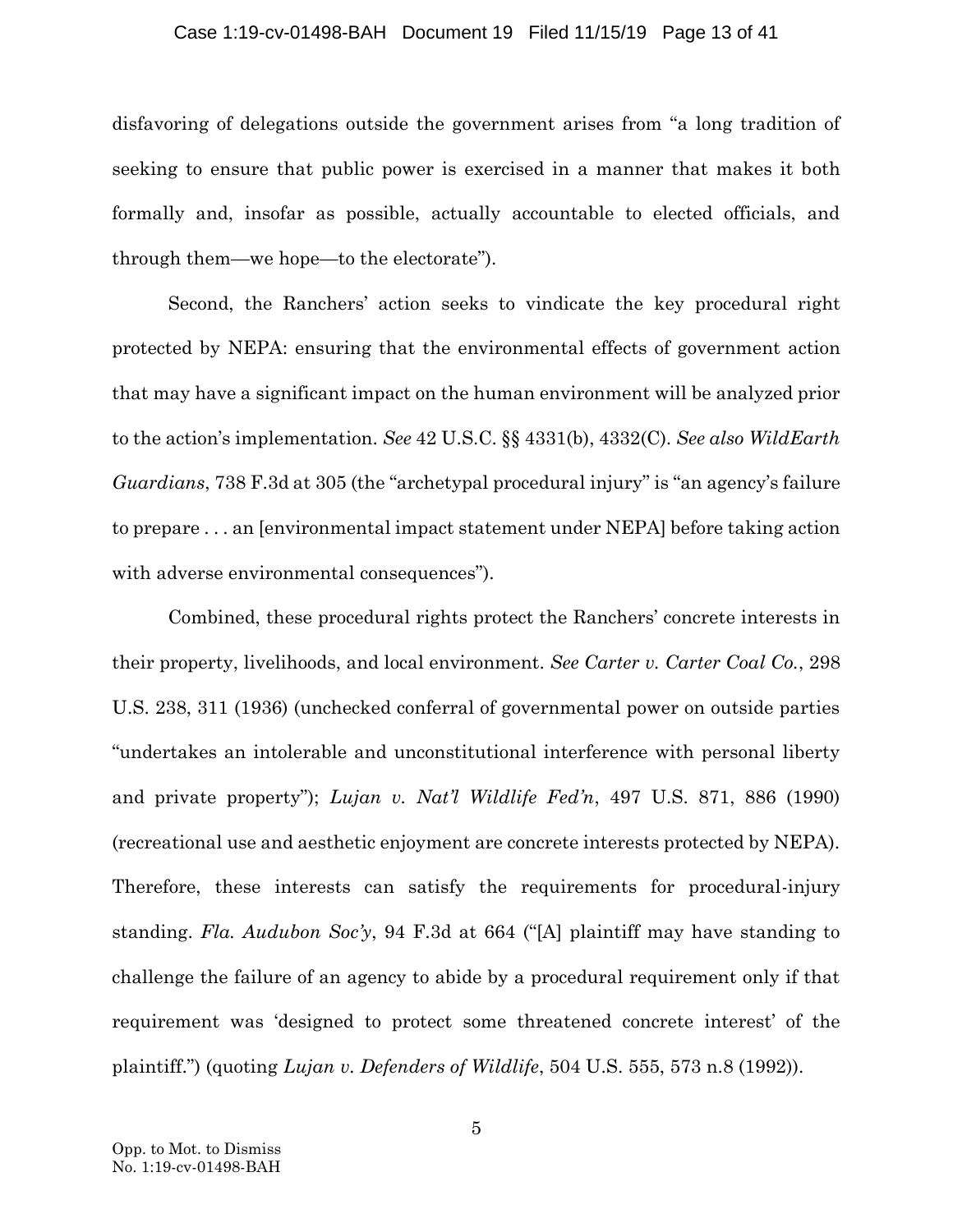## **2. The Ranchers' injuries are causally connected to the Protocol**

The Government contests the Ranchers' standing principally on the ground that the Ranchers' substantive injuries allegedly have nothing to do with the Protocol or the Government's involvement therein, but instead are the result of the 1864 Klamath Treaty, Oregon's system of prior appropriation, the ongoing Klamath Basin Adjudication, or similar causes. *See* MTD 22-23. The Government is mistaken. The Ranchers' substantive injuries, Am. Compl. ¶¶ 36-37, 40, are fairly traceable to the Protocol<sup>3</sup> because (i) the Protocol delegates to the Tribes final authority to make calls for water, (ii) the Protocol's delegation is connected to calls for the enforcement of the Tribes' water right, and (iii) it is substantially probable that implemented calls produce the Ranchers' substantive injuries.<sup>4</sup> *Cf. WildEarth Guardians*, 738 F.3d at 306.

<span id="page-13-0"></span><sup>3</sup> The Government contends that the 2013 Protocol has been supplanted by a 2019 Protocol. But the 2019 agreement describes itself not as a new Protocol but rather as an amendment to the (still existing) 2013 Protocol. MTD Exh. 2 at 1 ("WHEREAS, the Parties originally signed this Agreement on May 30, 2013, and are amending it to revise some of the procedures . . . ."). In any event, the challenged provisions of the 2013 Protocol, concerning the delegation of authority to the Tribes to make calls without the Government's concurrence, persist in the 2019 version of the agreement. *Compare* MTD Exh. 1 at 3 ¶ 7 *with* MTD Exh. 2 at 4 ¶ 12.

<sup>4</sup> The Government does not appear to contest the existence of a causal relationship between implemented calls and the Ranchers' substantive injuries. *See* MTD 2-3. *Cf*. Am. Compl. ¶¶ 36-37 (alleging how the irrigation curtailments caused by the enforcement of calls result in economic, aesthetic, and recreational injuries to the Ranchers).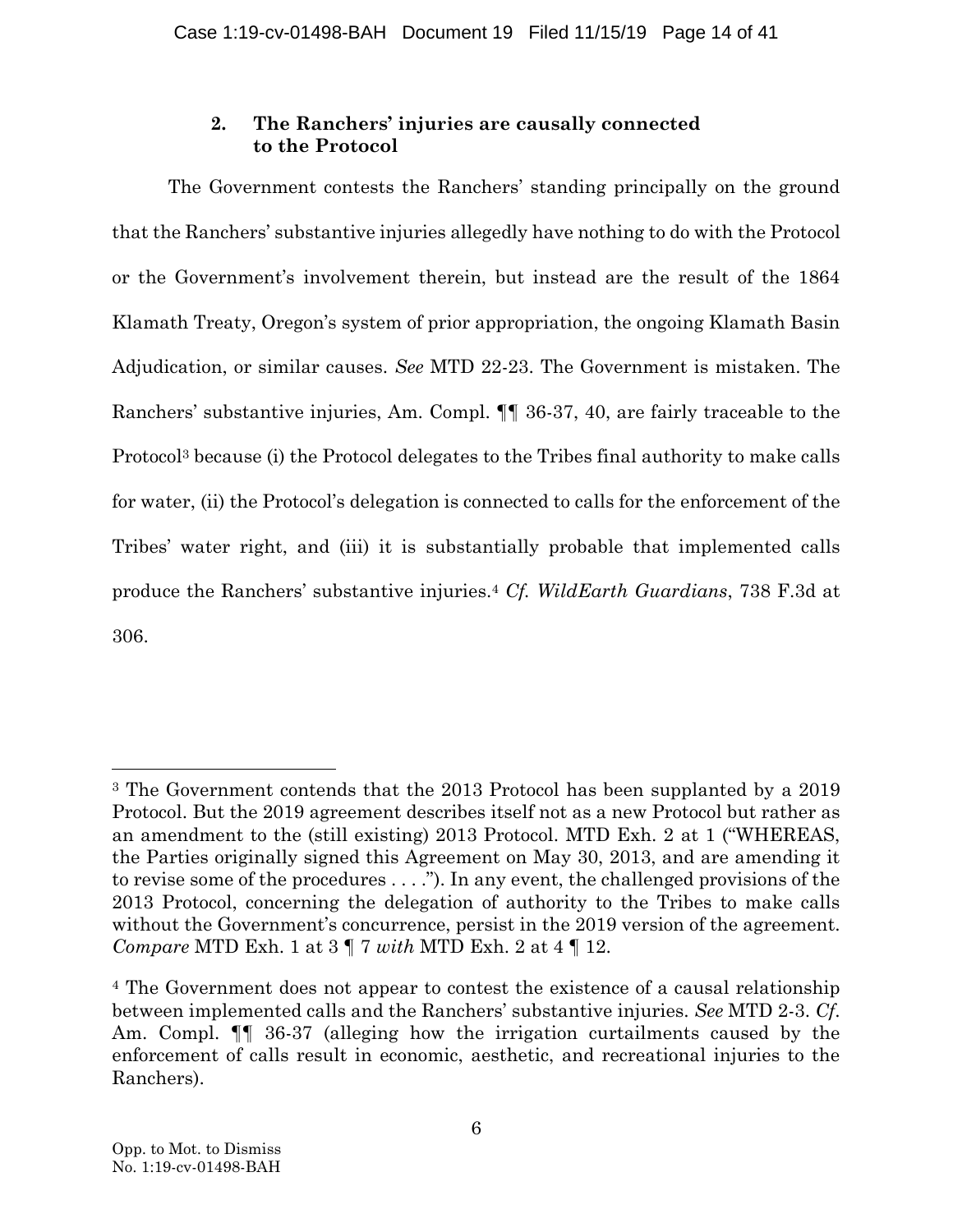To begin with, the Protocol delegates to the Tribes the final authority to direct the Oregon Water Resources Department to enforce the water rights to which the Government has legal title. This delegation is demonstrated by the plain language of the Protocol itself, which both recognizes the Government's legal title to the Tribes' equitable water right as well as waives in most instances the Government's right to object to a Tribal call. *See* MTD Exh. 1 at 1 (observing that the Department confirmed "certain water rights of the Tribes and of the [Bureau of Indian Affairs] as trustee for the benefit of the Tribes"); *id*. at 3 ¶ 7 (agreeing that "either Party may independently make a call and the other will not object to the call"). *Accord* MTD Exh. 2 at 1, 4 ¶ 12. The Government contests this characterization, claiming that the Protocol "substantively delegates nothing." MTD 31. But the Government's view is based entirely on the proposition that the Tribes may obtain enforcement absent the Government's consent. *Id*. at 30-31. That view is incorrect, for two related reasons.

First, the mere fact that one water use is senior to another does not inevitably mean that the junior use will be curtailed; a non-futile call for the senior water must be made.<sup>5</sup> *See* Jennie L. Bricker, *Entitlement, Water Resources, and the Common Good*, 18 Willamette J. Int'l L. & Disp. Resol. 143, 144 n.6 (2010) ("Under the prior appropriation system, senior water rights holders can 'call the river' in times of

<span id="page-14-0"></span> $\overline{a}$ 

<sup>5</sup> The Government is correct, MTD 24, that the Tribes (or anyone, for that matter) can request a water master to investigate an alleged unlawful use. *See* Or. Admin. R. 690-250-0100(1). But "investigation" is not the same thing as enforcement; the latter, not surprisingly, requires "a *valid* complaint of . . . unlawful use." *Id*. R. 690-250- 0100(2) (emphasis added). And, as explained in the text, use by a junior appropriator does not become unlawful until a valid call has been made by a senior appropriator.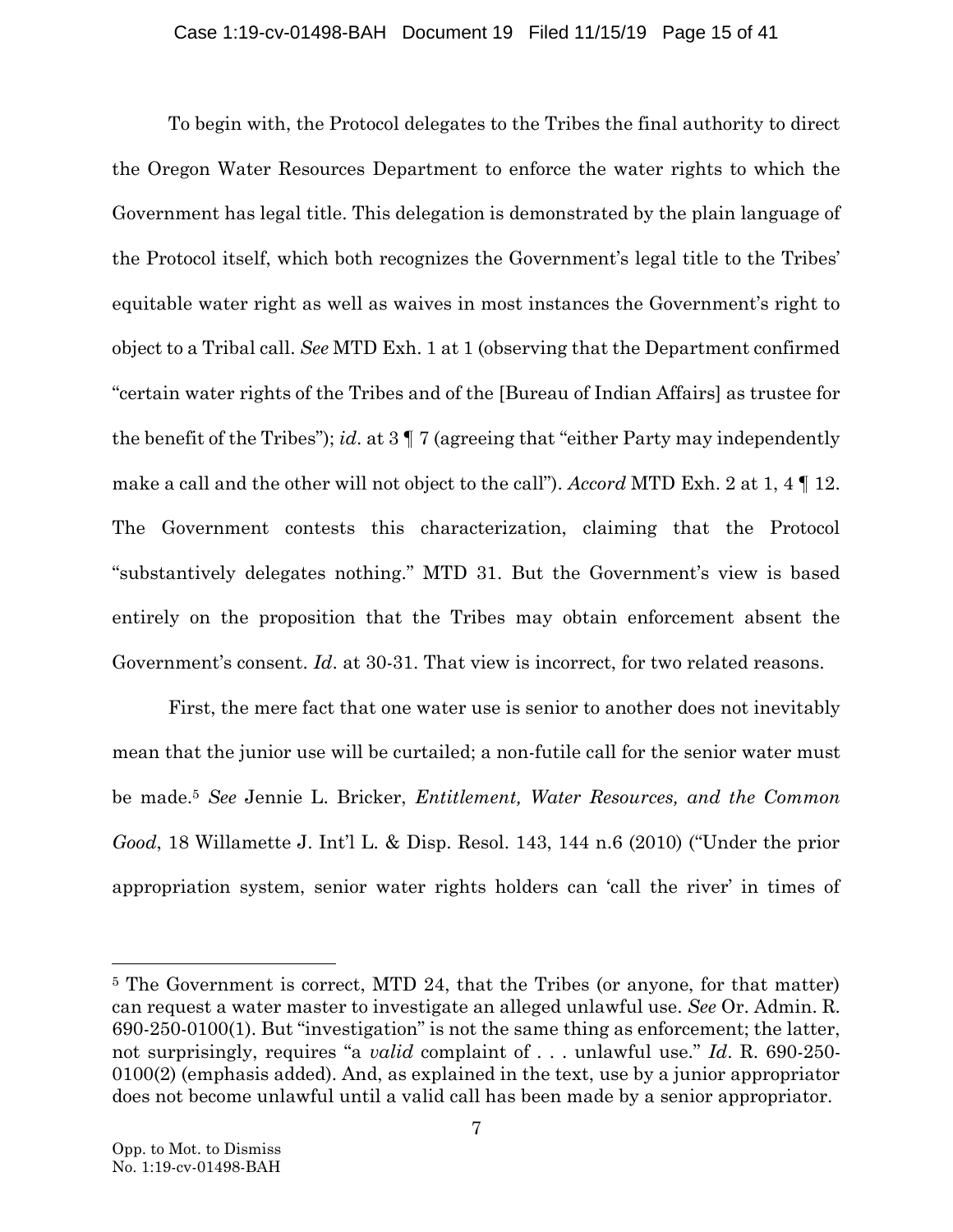#### <span id="page-15-0"></span>Case 1:19-cv-01498-BAH Document 19 Filed 11/15/19 Page 16 of 41

shortage  $\dots$ "); Or. Admin. R. 690-250-0020(2) ("Upon the judgement that water will not reach its destination, or that an inadequate amount of water will reach its destination, the watermaster may disregard the call of the senior downstream appropriator."). This requirement is recognized by the Protocol itself, which governs how calls for the Tribes' water right will be placed with the Oregon Water Resources Department. *See* MTD Exh. 1 at 1-3; MTD Exh. 2 at 1-2. *Cf.* MTD 31 (acknowledging that the Protocol memorializes how the Government and the Tribes will "make such calls in a timely and effective manner").

Second, under Oregon water law, the Tribes cannot secure the enforcement of their water right without the Government's consent. To be sure, the Tribes are the beneficial owners of a substantial water right. But as the Government itself acknowledges, MTD 12, the Tribes do not possess legal title to that water right, which instead resides with the Government as trustee. In fact, the Oregon Water Resources Department expressly rejected the Tribes' attempt to secure legal title in their own name to a water right. *See* RJN Deerson Decl. Exh. 4 (Corrected Partial Order of Determination, Claims 625-640, Klamath Basin General Stream Adjudication, at 12 (Feb. 28, 2014)) ("Both the United States and the Klamath Tribes filed claims based on the hunting, trapping, fishing and gathering purposes of the Klamath Treaty of 1864. The Klamath Tribes' Claim 612 incorporates the United States' claims in this case by reference. The Klamath Tribes' claims are duplicative of the United States' claims, not additive. The United States holds the rights recognized herein in trust for the Klamath Tribes. As a result, Claim 612 is denied.") (citation omitted). *See also*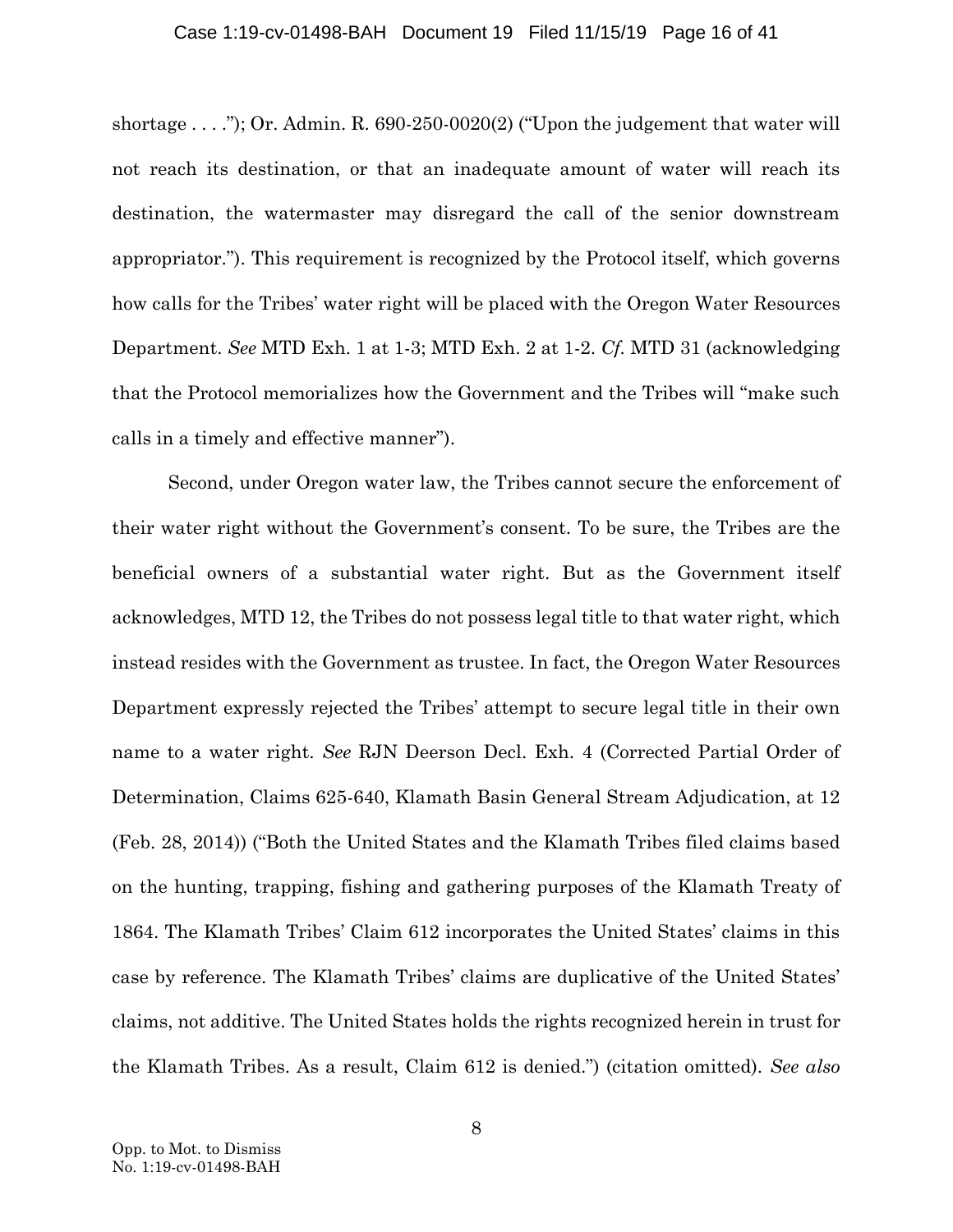### Case 1:19-cv-01498-BAH Document 19 Filed 11/15/19 Page 17 of 41

RJN Carollo Decl. Exh. 1 (Oregon Water Resources Department staff emails discussing the necessity of the Government's concurrence).<sup>6</sup>

<span id="page-16-4"></span><span id="page-16-1"></span><span id="page-16-0"></span>Although the Tribes' equitable interest in their water right gives them standing to protect that right, MTD 17-21, the *mode* by which the Tribes' water right may be enforced as against junior appropriators is governed by Oregon water law. Pursuant to the McCarran Amendment, 43 U.S.C. § 666(a), federal reserved water rights, including Indian water rights, are subject to state rules of quantification and administration.<sup>7</sup> *Colo. River Water Conserv. Dist. v. United States*, 424 U.S. 800, 809- 10 (1976); *Arizona v. San Carlos Apache Tribe of Ariz*., 463 U.S. 545, 569-70 (1983). *See United States v. Adair*, 723 F.2d 1394, 1403 n.7 (9th Cir. 1983) (commending the district court's decision to leave "quantification and administration of the[] [Klamath Tribes'] rights to later proceedings to be conducted by the State Water Resources Director," thereby "harmonize ingleption the concurrent federal and state jurisdiction mandated by the McCarran Amendment"); *id*. at 1411 n.19 (rejecting the contention that "the Tribe's rights are unaffected by state law" and emphasizing that they are

<span id="page-16-3"></span><span id="page-16-2"></span><sup>6</sup> Consideration of judicially noticeable materials on a motion to dismiss is proper. *Stewart v. Nat'l Educ. Ass'n*, 471 F.3d 169, 173 (D.C. Cir. 2006).

<span id="page-16-5"></span><sup>7</sup> Thus, contrary to the Government's characterization, MTD 19, the Ranchers do not contend that the Tribes' water right is "diminished" by virtue of its being held in trust. Rather, the Ranchers argue that the Tribes' right is subject to the same Oregon rules of administration—including the call process—as all other Oregon water rights, *see* Or. Rev. Stat. § 540.045(1), a point that the Government appears to accept, MTD 12 ("[The Oregon Water Resources Department] now enforces the water rights determined by the [Amended and Corrected Findings of Fact and Order of Determination] through a[] [Department]-appointed watermaster . . . [who] responds to such user requests, or 'calls,' by investigating the call . . . and then regulating upstream junior uses . . . .").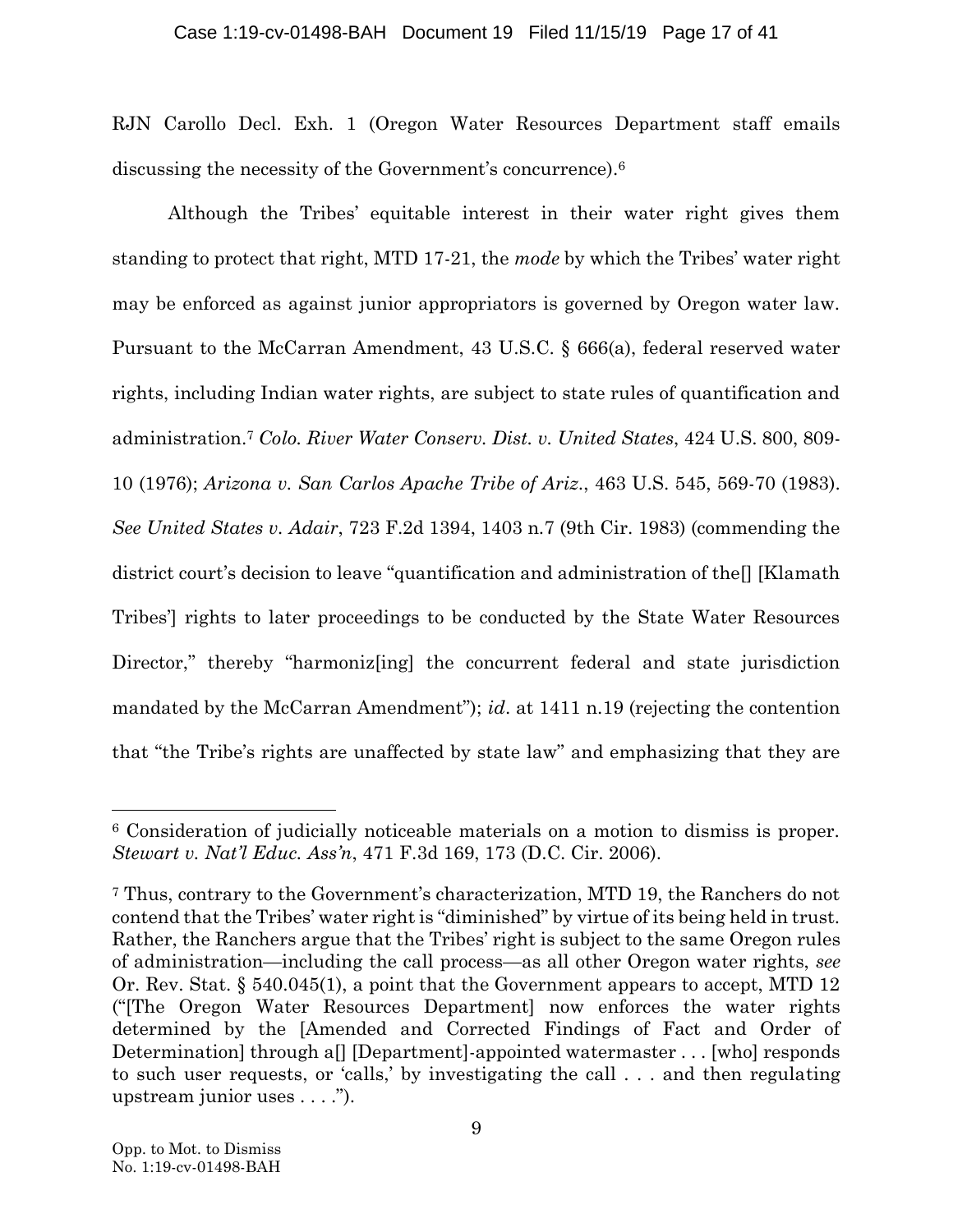#### <span id="page-17-1"></span><span id="page-17-0"></span>Case 1:19-cv-01498-BAH Document 19 Filed 11/15/19 Page 18 of 41

governed "in accordance with state techniques and procedures"). *See generally In re Gen. Adj. of All Rights to Use Water in the Big Horn River Sys.*, 753 P.2d 76, 114-15 (Wyo. 1988) (observing that "Federal law has not preempted state oversight of reserved water rights" and discussing pertinent authorities). And under Oregon water law, enforcement of a senior water right requires, at the very least, the consent and cooperation of the legal owner of the right. *See Fort Vannoy Irrig. Dist. v. Water Resources Comm'n*, 188 P.3d 277, 295-96 (Or. 2008) (given that the "'[t]he relationship between an irrigation district and its constituent landowners as to the water rights and other property of such district is that of trustee and cestuis que trustent," landowners cannot—notwithstanding their "equitable ownership interest"—dictate how the district trustee manages the landowners' water rights, "because [that would] implicate the trustee's duty to manage the trust property") (quoting *Smith v. Enterp. Irrig. Dist*., 85 P.2d 1021, 1024 (Or. 1939)).

<span id="page-17-4"></span><span id="page-17-3"></span><span id="page-17-2"></span>That conclusion is supported by Oregon law governing stream adjudications like the ongoing Klamath Basin Adjudication, to which the Government and Tribes are subject. *See United States v. Oregon*, 44 F.3d 758, 770-71 (9th Cir. 1994) (the McCarran Amendment requires the Government and the Tribes to participate in the Klamath Basin Adjudication). At the conclusion of such an adjudication, the Oregon Water Resources Department issues "a certificate setting forth," among other things, "the name and post-office address of the owner of the right," as well as "the priority of the date, extent and purpose of the right." Or. Rev. Stat. § 539.140. The original certificate is sent to the "owner," and the Department retains "a record of the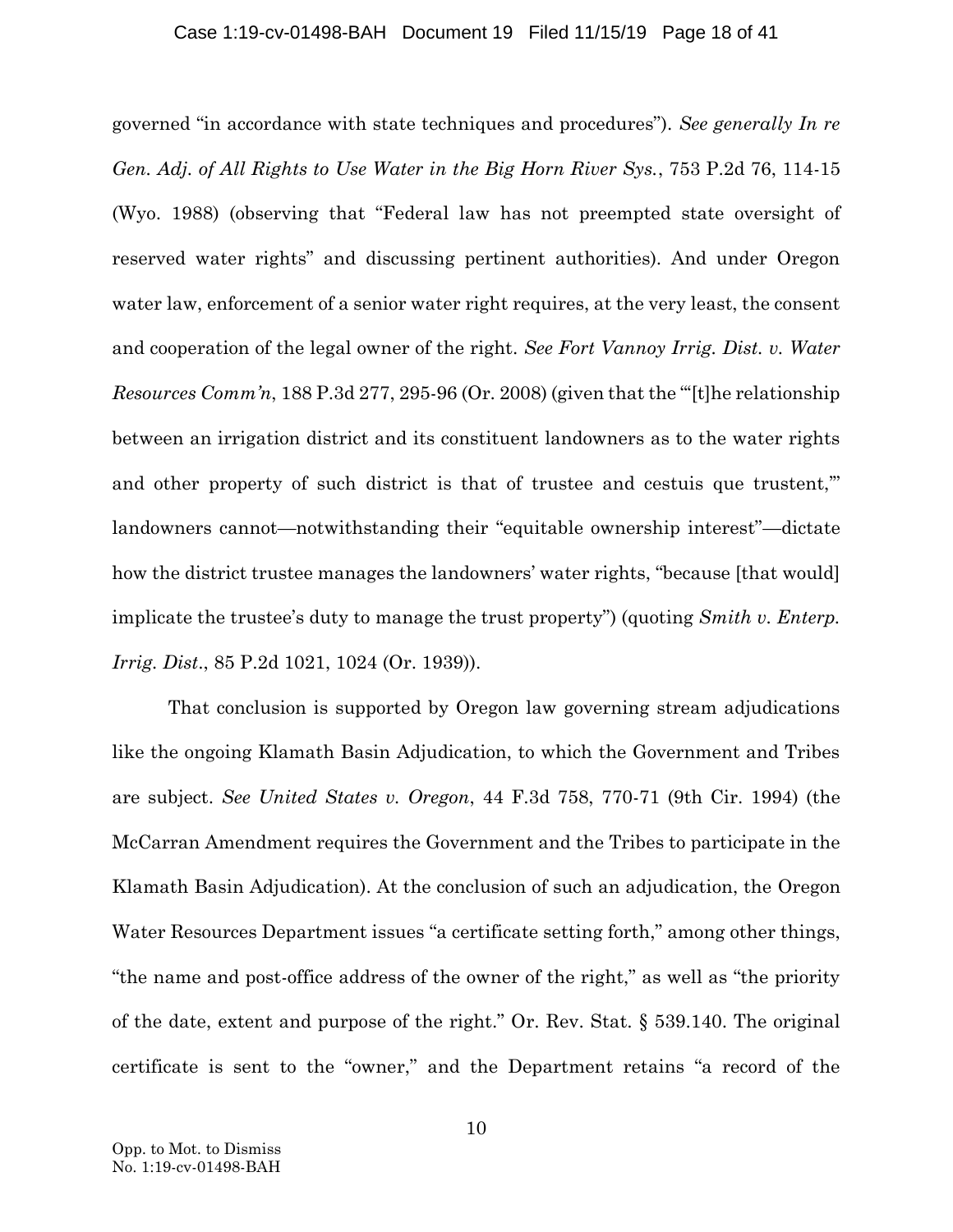### <span id="page-18-3"></span><span id="page-18-2"></span>Case 1:19-cv-01498-BAH Document 19 Filed 11/15/19 Page 19 of 41

<span id="page-18-1"></span>certificate." *Id*. The records of such certificates are then employed by the water masters to determine whether enforcement action should be taken. *See* Or. Admin. R. 690-250-0100(1) ("The watermaster shall investigate and respond to all complaints of . . . unlawful use based on a review of appropriate records . . . ."). Notably, "[a] person claiming an equitable interest in a water right does not receive a certificated right." *Klamath Irrig. Dist. v. United States*, 227 P.3d 1145, 1167 (Or. 2010). The reasonable inference from this administrative process is that enforcement of water rights is keyed to material set forth in the water right certificate and therefore, in the case of the Tribes' equitable water right, such enforcement depends at least in part on the Government's say. Buttressing that inference is the Protocol itself, which, as explained above, delegates to the Tribes the Government's power to object to most Tribal calls. *See* MTD Exh. 1 at 3 ¶ 7; MTD Exh. 2 at 4 ¶ 12. Presumably, that power must mean something, otherwise the Protocol would be largely pointless. *Cf. Hol–Gar Mfg. Corp. v. United States*, 351 F.2d 972, 979 (Ct. Cl. 1965) ("[A]n interpretation which gives a reasonable meaning to all parts of an instrument will be preferred to one which leaves a portion of it useless, inexplicable, inoperative, void, insignificant, meaningless or superfluous . . . .").

<span id="page-18-0"></span>The Government marshals a number of citations for the proposition that the Tribes may enforce their equitable water right regardless of the Government's view. MTD 17-21. But none of the Government's authority supports the proposition that the Tribes may enforce an equitable interest in a *water* right independent of the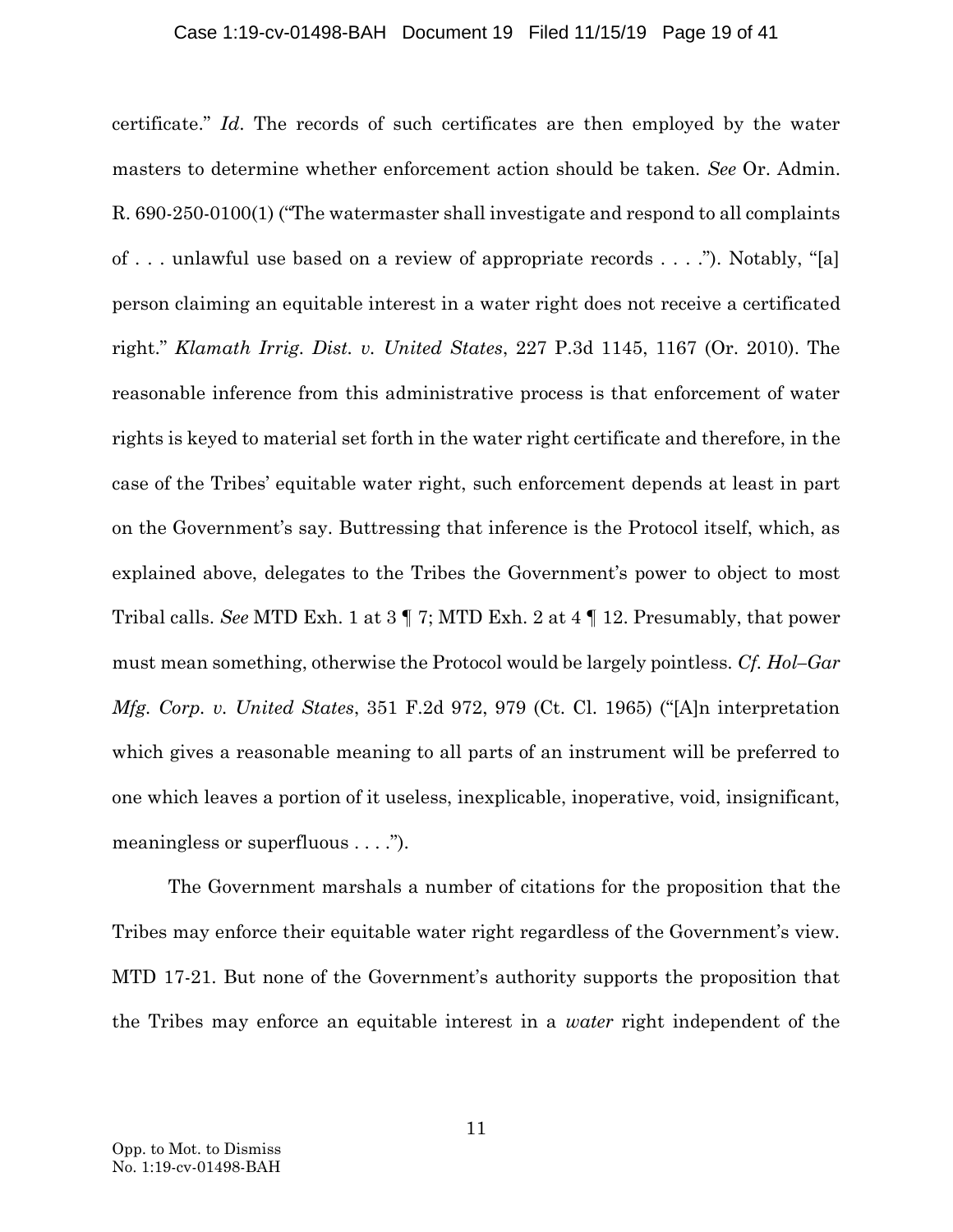## Case 1:19-cv-01498-BAH Document 19 Filed 11/15/19 Page 20 of 41

Government and state law.<sup>8</sup> Unlike tribal interests in land or other non-aquatic resources, tribal water rights are subject to the McCarran Amendment. *Cf. Arizona*, 463 U.S. at 571 ("But water rights adjudication is a virtually unique type of proceeding, and the McCarran Amendment is a virtually unique federal statute, and we cannot in this context be guided by general propositions."). As noted above, that Amendment incorporates state law for "the adjudication of rights to the use of water [and] for the administration of such rights, where it appears that the United States is the owner of . . . water rights by appropriation under State law." 43 U.S.C. § 666(a). *Cf. United States v. Orr Water Ditch Co*., 600 F.3d 1152, 1159-60 (9th Cir. 2010) (recognizing that Nevada law allows for any person, including an Indian tribe, "aggrieved" by a water allocation decision of the state engineer to seek judicial review of that decision), *cited in* MTD 17 n.7.

<span id="page-19-2"></span><span id="page-19-1"></span>Finally, to the extent that the Oregon Water Resources Department's resolution of a dispute between the Tribes and the Government over whether to make a call is a question of fact, the fair inference from the Amended Complaint is that Governmental concurrence in all Tribal calls is necessary. *See, e.g.*, Am. Compl. ¶ 23 ("In the absence of such calls, [the Department] would not prohibit junior water users from exercising their water rights."); *id*. ¶ 40 ("Absent an injunction, defendants will

<span id="page-19-0"></span><sup>8</sup> Moreover, the Government's position is in some tension with the undisputed proposition that the Government is the trustee of the Tribes' water right. This trust relationship, which arises precisely because the Government has assumed significant control over the Tribes' right, *see United States v. Mitchell*, 463 U.S. 206, 225 (1983) ("[A] fiduciary relationship necessarily arises when the Government assumes such elaborate control over . . . property belonging to Indians."), would be otiose if the Tribes truly had full and independent authority over their water right.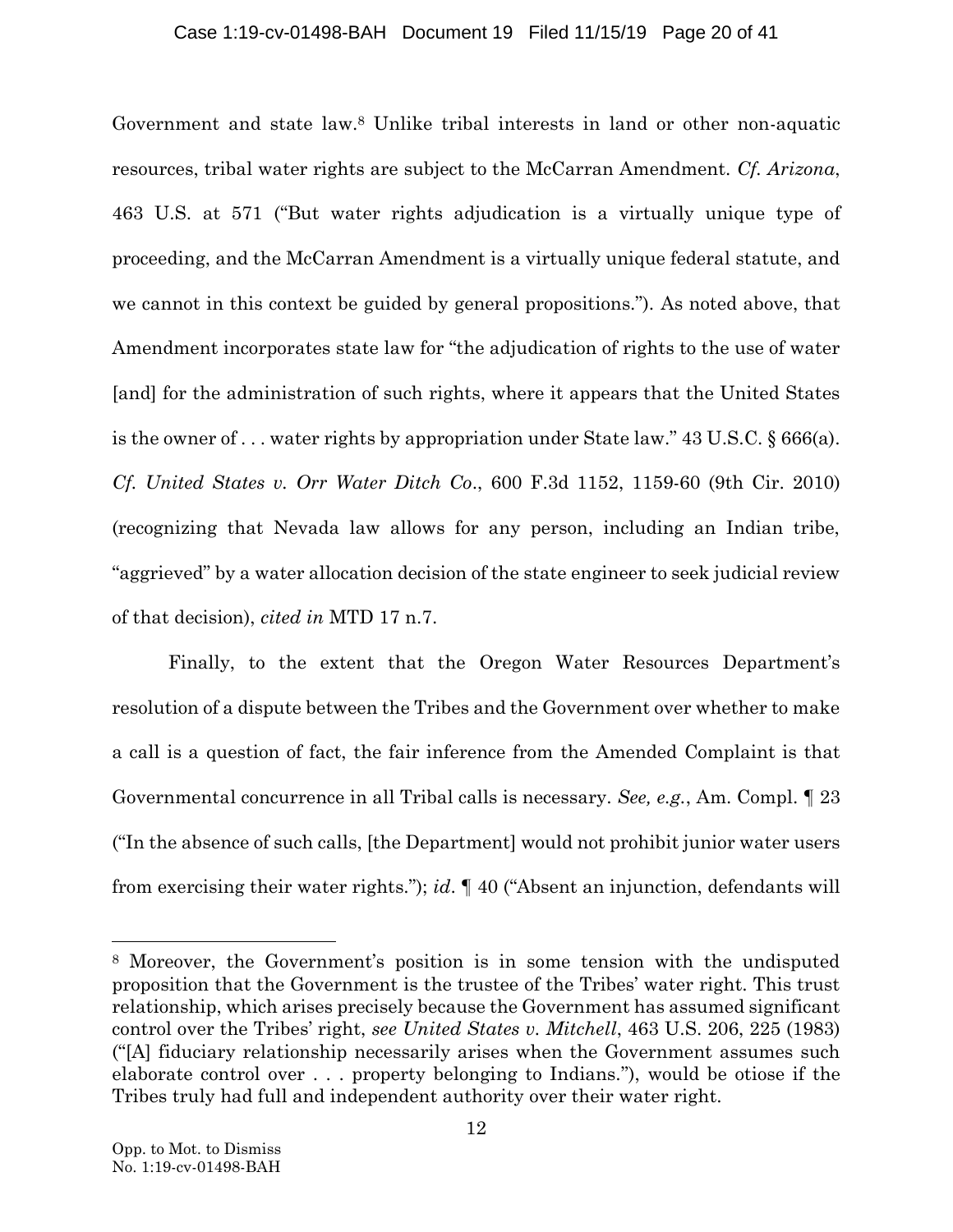### Case 1:19-cv-01498-BAH Document 19 Filed 11/15/19 Page 21 of 41

continue to implement the Protocol Agreement and allow calls to be made thereunder . . . ."). Therefore, the Government cannot contest that inference through its motion to dismiss. *See Lujan*, 504 U.S. at 561 ("At the pleading stage, general factual allegations of injury resulting from the defendant's conduct may suffice, for on a motion to dismiss we 'presum[e] that general allegations embrace those specific facts that are necessary to support the claim.'") (quoting *Lujan*, 497 U.S. at 889).

## <span id="page-20-2"></span><span id="page-20-1"></span><span id="page-20-0"></span>**B. The Ranchers' injuries could be redressed by the setting aside of the Protocol**

Because the Ranchers seek to vindicate procedural rights, the redressability analysis is relaxed. *Ctr. for Law & Educ.*, 396 F.3d at 1157. Specifically, a "procedural-rights plaintiff need not show that 'court-ordered compliance with the procedure would alter the final [agency decision],'" but only that through procedural compliance the government "*could* reach a different conclusion." *Ctr. for Biological Diversity*, 861 F.3d at 185 (quoting *Nat'l Park Conserv. Ass'n v. Manson*, 414 F.3d 1, 5 (D.C. Cir. 2005)). *Accord Sierra Club v. EPA*, 699 F.3d 530, 533 (D.C. Cir. 2012) (injury need only be "potentially redressable").

<span id="page-20-4"></span><span id="page-20-3"></span>Here, it is certainly possible that the Government could decide not to concur in a Tribal call that otherwise would have proceeded without objection under the Protocol. Even the Protocol itself contemplates instances when the Government may object. MTD Exh. 2 at 4 ¶ 12 ("[T]he United States retains the right not to concur with any call for water that is inconsistent with the [Amended and Corrected Findings of Fact and Order of Determination] or other legal obligations."). Restoring final call-making authority to the Government also would enable the Government to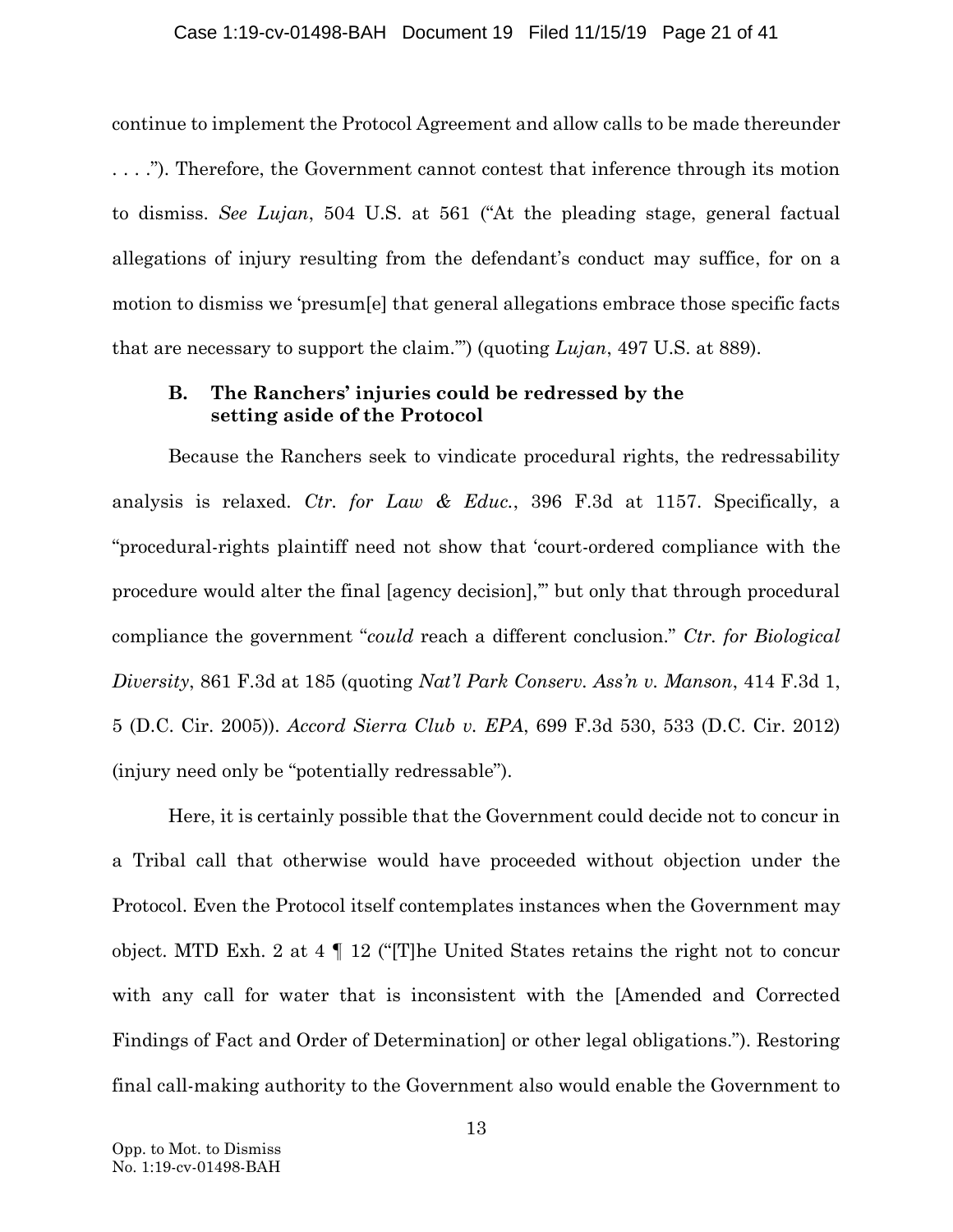### Case 1:19-cv-01498-BAH Document 19 Filed 11/15/19 Page 22 of 41

<span id="page-21-1"></span><span id="page-21-0"></span>resume its responsibility to ensure that the common good—of Indians *and* non-Indians alike—is served through the Government's execution of its trust duties. *See*  RJN Deerson Decl. Exh. 3 (Letter of Griffin B. Bell, Attorney General, to Cecil D. Andrus, Secretary of Interior, re Guidance Concerning the Conduct of Indian Litigation (1979)) ("Thus, in a case involving property held in trust for a tribe, the Attorney General . . . . is not obliged to adopt any position favored by a tribe in a particular case  $\dots$ . [[[] [F]aithful execution of the laws require[s] the Attorney General to resolve these competing or over-lapping interests to arrive at a single position of the United States. . . . [T]he President's duty . . . to propose to the Congress measures he believes necessary and expedient . . . must be framed with the interest of the Nation as a whole in mind."); Attachment 1 at 9 (Mem. to the Atty. Gen. from John M. Harmon, Asst. Atty. Gen., Off. of Legal Counsel (Aug. 11, 1977) ("[T]he Secretary may conclude that, even after taking th[e] presumption [of construing statutes to favor Indian interests] into account, he may legally follow a course of action not favored by the Indians.")). *See generally Cobell v. Norton*, 240 F.3d 1081, 1099 (D.C. Cir. 2001) ("Despite the imposition of fiduciary duties [to Indian tribes], federal officials retain a substantial amount of discretion to order their priorities."); Cohen's Handbook of Federal Indian Law § 19.06, at 1259-60 (Nell Jessop Newton ed., 2012) ("The Department of the Interior is responsible both for advancing the interests of the Indian tribes and for representing a variety of often-competing public interests in lands and resources.") (footnote omitted).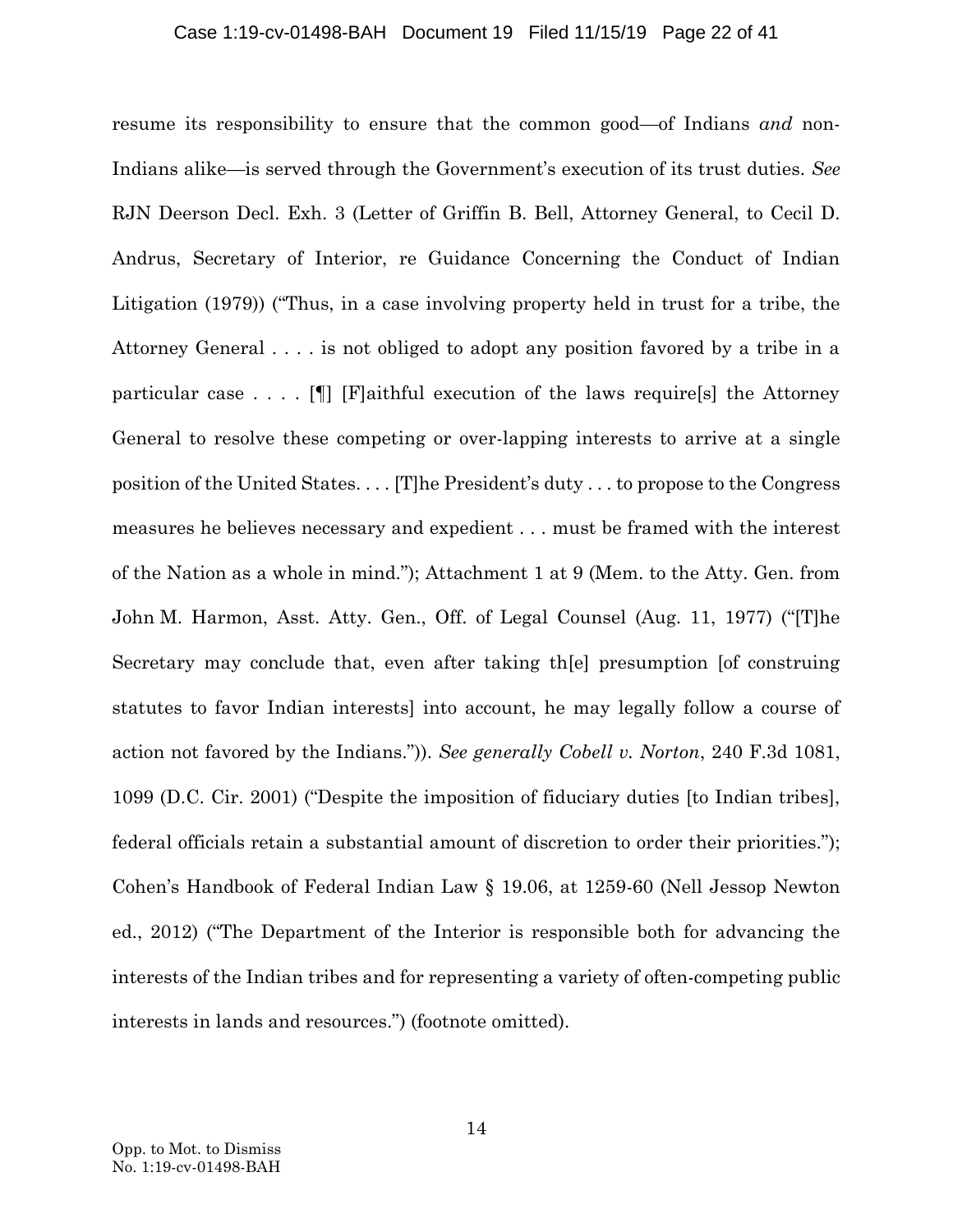### Case 1:19-cv-01498-BAH Document 19 Filed 11/15/19 Page 23 of 41

The Protocol's process for giving the Government time to consider the propriety of a Tribal call prior to the Tribes' placing the call also supports the potential redressability of the Ranchers' injuries. This procedure suggests that there are instances in which the Government would consider a Tribal call to be ill-advised and, absent the Protocol, would not concur in a Tribe-initiated call. Indeed, the 2019 amendments to the Protocol were adopted in part to give the Government "more time to respond to call notices from the Tribes." MTD Exh. 2 at 1. That time is intended, as the Protocol itself explains, to facilitate "changes to the scope of the proposed call. *Id.* at 3 | 8. Further, it is quite plausible that having information about the environmental impact of calls—precisely the type of information that a NEPA analysis would provide—would influence the Government's (as well as the Tribes') view of the propriety of a call.

To be sure, the Tribes could sue the Government or the Oregon Water Resources Department in the face of an unheeded call.<sup>9</sup> *See* MTD 27. But if the mere possibility that government action can be undone by litigation were enough to defeat an otherwise adequate showing of redressability, no party injured by government action would ever be able to seek redress of those injuries in federal court. And, in any event, the Ranchers need only show that the Protocol's invalidation *may* result

<sup>9</sup> In fact, the existence of a substantial body of case law governing the relief that Indian tribes may seek against the federal government for failure to adequately administer Indian water rights, *see* Cohen's Handbook, *supra*, § 19.06, at 1261-62, further supports the proposition that enforcement of those rights is at least in part dependent on federal cooperation.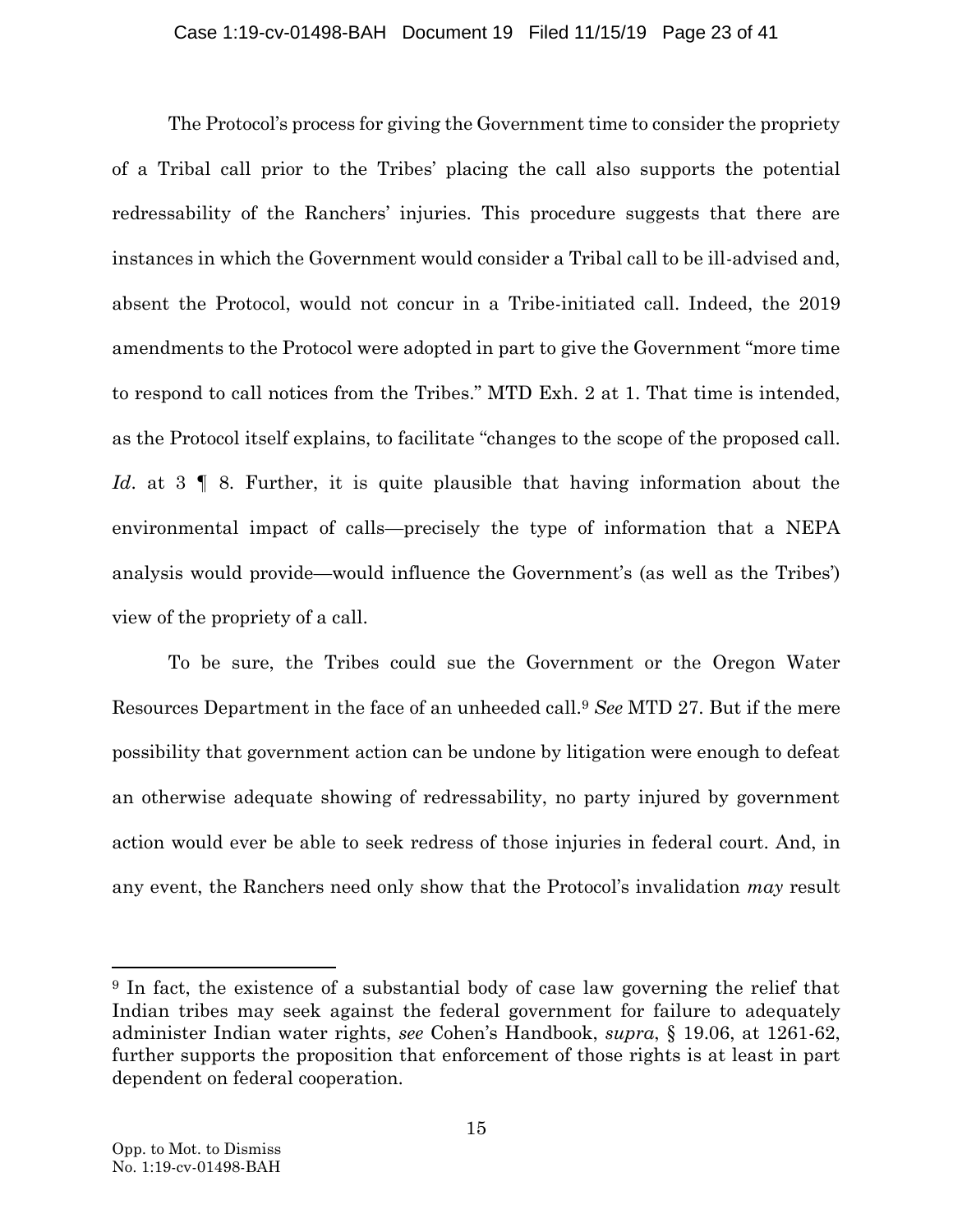## Case 1:19-cv-01498-BAH Document 19 Filed 11/15/19 Page 24 of 41

<span id="page-23-2"></span>in no or at least moderated calls—which would make more irrigation water available and thereby directly remedy the Ranchers' concrete economic, aesthetic, and related injuries.<sup>10</sup> *Cf. Salmon Spawning & Recovery All. v. Gutierrez*, 545 F.3d 1220, 1226-27 (9th Cir. 2008) ("Plaintiffs alleging procedural injury can often establish redress[a]bility with little difficulty, because they need to show only that the relief requested—that the agency follow the correct procedures—may influence the agency's ultimate decision of whether to take or refrain from taking a certain action.").

## **II. The Protocol impermissibly delegates to the Tribes final authority over whether to make a call for the enforcement of a water right legally owned by the Government**

<span id="page-23-3"></span><span id="page-23-0"></span>Federal agencies may not delegate final decision-making authority to outside entities—private or sovereign—absent, at the very least, congressional authorization. *See U.S. Telecom Ass'n*, 359 F.3d at 566. *Cf. Ass'n of Am. Railroads v. U.S. Dep't of Transp*., 721 F.3d 666, 670 (D.C. Cir. 2013), *vacated on other grounds*, 135 S. Ct. 1225 (2015) ("Federal lawmakers cannot delegate regulatory authority to a private entity."). The Government responds that the Protocol delegates no power. MTD 30- 31. But that position is based on a mistaken view of the nature of the Tribes' water

<span id="page-23-1"></span><sup>10</sup> The Government contends that the Ranchers' challenges to past calls are moot and therefore not redressable. MTD 27. But given that (i) calls are made on a yearly or more frequent basis and are quickly implemented, (ii) the Government intends to continue to abide by the Protocol, and (iii) the economic and other injuries produced by past calls are likely to continue to be produced by future calls, *see* Am. Compl. ¶¶ 36, 40, the Ranchers' challenges to past calls are subject to the mootness exception for actions capable of repetition yet evading review. *See Humane Soc'y of U.S. v. EPA*, 790 F.2d 106, 113-14 (D.C. Cir. 1986) (challenge to agency action of one year's duration subject to the exception for actions capable of repetition yet evading review).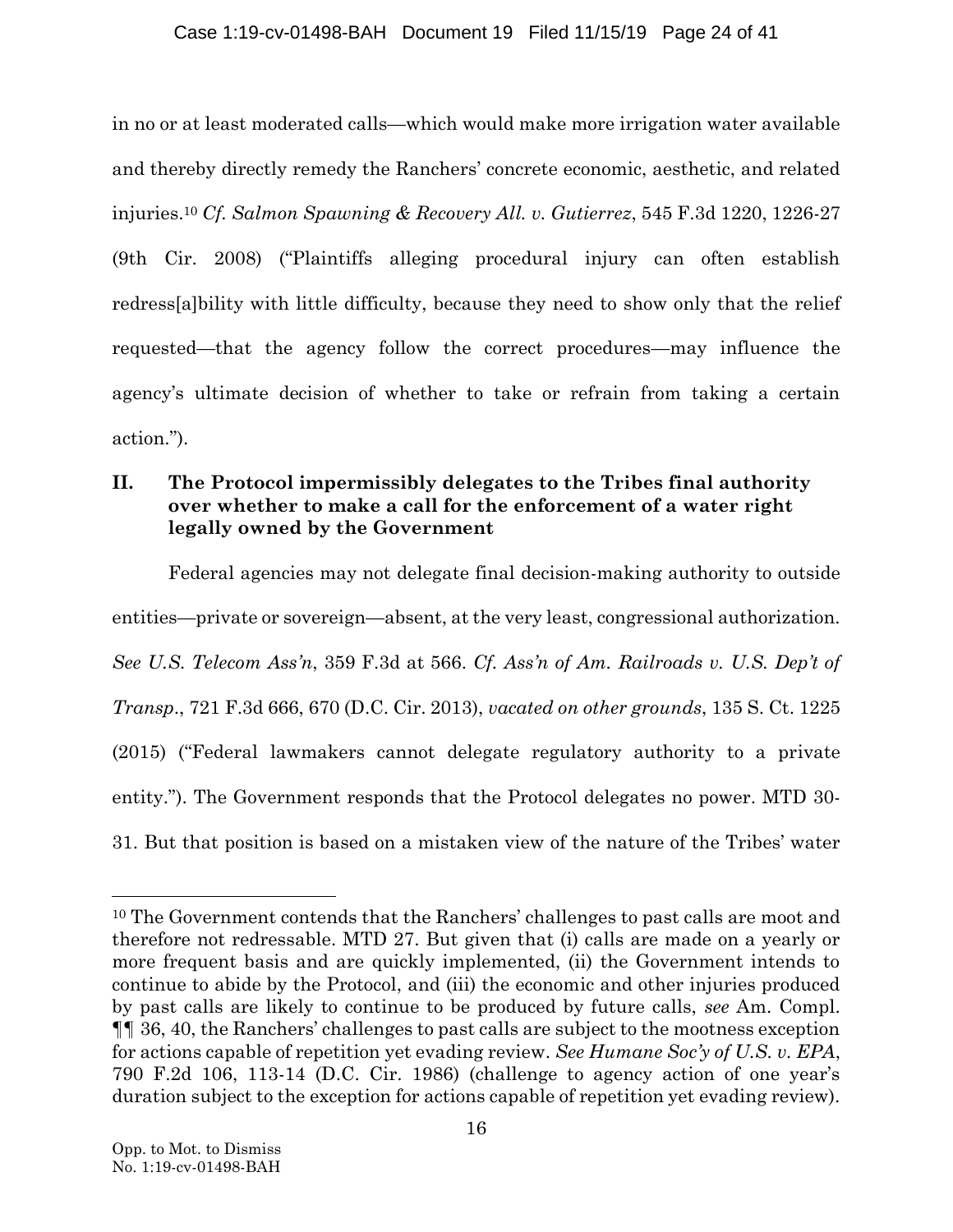### Case 1:19-cv-01498-BAH Document 19 Filed 11/15/19 Page 25 of 41

right and Oregon's procedures for the administration of water rights, a view that also conflicts with the most reasonable interpretation of the Protocol itself. The Government further argues that, even if the Protocol delegates federal power, the Ranchers' unlawful delegation claim must fail because it does not identify a specific source for the Government's authority to make calls for the enforcement of the Tribes' water right. MTD 31-33. But a claim of unlawful delegation does not turn on the source of delegated power. It depends rather on the absence of any authorization *for the delegation* of such power. *See U.S. Telecom Ass'n*, 359 F.3d at 565; *Nat'l Park & Conservation Ass'n v. Stanton*, 54 F. Supp. 2d 7, 18-19 (D.D.C. 1999).

## <span id="page-24-2"></span><span id="page-24-1"></span><span id="page-24-0"></span>**A. The Protocol delegates to the Tribes the final decision-making authority to call for the enforcement of the Tribes' water right**

The Government asserts that the Protocol "substantively delegates nothing," MTD 31, reasoning that the Tribes, as beneficiaries of an instream water right, may obtain enforcement of their water right independent of the Government, MTD 29-30. But as explained above, *supra* Part I.A.2., the McCarran Amendment subjects the Tribes' water right—to which the Government has legal title—to state rules of administration. That means, in Oregon, that calls for the enforcement of a water right must include the concurrence of the Government as the right's legal owner. *See Fort Vannoy Irrig. Dist.*, 188 P.3d at 295-96. *See also* MTD Exh. 2 at 4 ¶ 12 (agreeing that neither party will "withhold *any required concurrence* or object to the call") (emphasis added). The Government points to language in the Protocol stating that "[e]ach Party retains its independent right to make a call." MTD 30-31, Exh. 1 at 3 ¶ 7, Exh. 2 at 4 ¶ 12. Very well—the Ranchers do not contest that the Tribes may request a call. But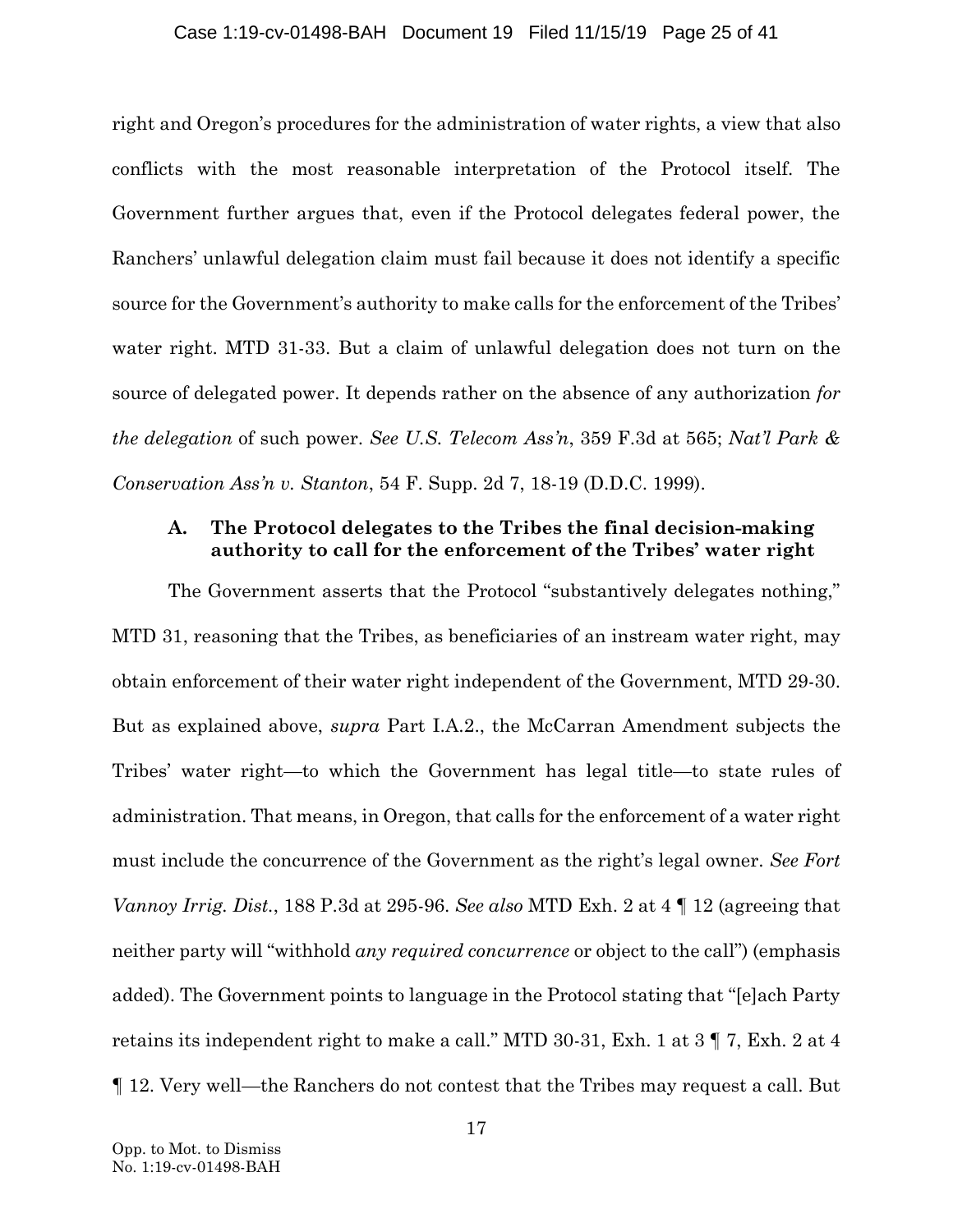### Case 1:19-cv-01498-BAH Document 19 Filed 11/15/19 Page 26 of 41

such a call, to be legally effective, must still be approved by the Government. *See, e.g.*, RJN Carollo Decl. Exh. 1 (email from Oregon Water Resources Department official in response to a Tribal call) ("[W]e need to await concurrence from [Bureau of Indian Affairs] on this."). Hence, the Protocol's promise that the Government will not object to at least some Tribal calls necessarily results, *pro tanto*, in the delegation of the Government's call authority to the Tribes.

<span id="page-25-1"></span><span id="page-25-0"></span>The Government suggests that the Protocol is immune to a claim of unlawful delegation because the Protocol reserves to the Government the power not to concur in calls inconsistent with the ongoing Klamath Basin Adjudication or "other legal obligations." MTD 34 (quoting Exh. 2 at 4 ¶ 12). But the Ranchers' argument is that *any* delegation of call-making authority is impermissible, because such delegation gives to a non-federal actor final decision-making authority as to that call. *Cf. Nat'l Park & Conservation Ass'n*, 54 F. Supp. 2d at 19 ("Delegations by federal agencies to private parties are . . . valid so long as the federal agency or official retains final reviewing authority."). Hence, the possibility that the Government has not delegated decision-making for all calls cannot save the Protocol. Similarly unavailing is an interpretation of the Protocol reserving call power whenever such reservation is required by the doctrine of unlawful delegation; such a reading would render the Protocol's principal promise nugatory. *Cf. M & G Polymers USA, LLC v. Tackett*, 135 S. Ct. 926, 936 (2015) ("[C]ourts [are] to avoid constructions of contracts that would render promises illusory . . . .").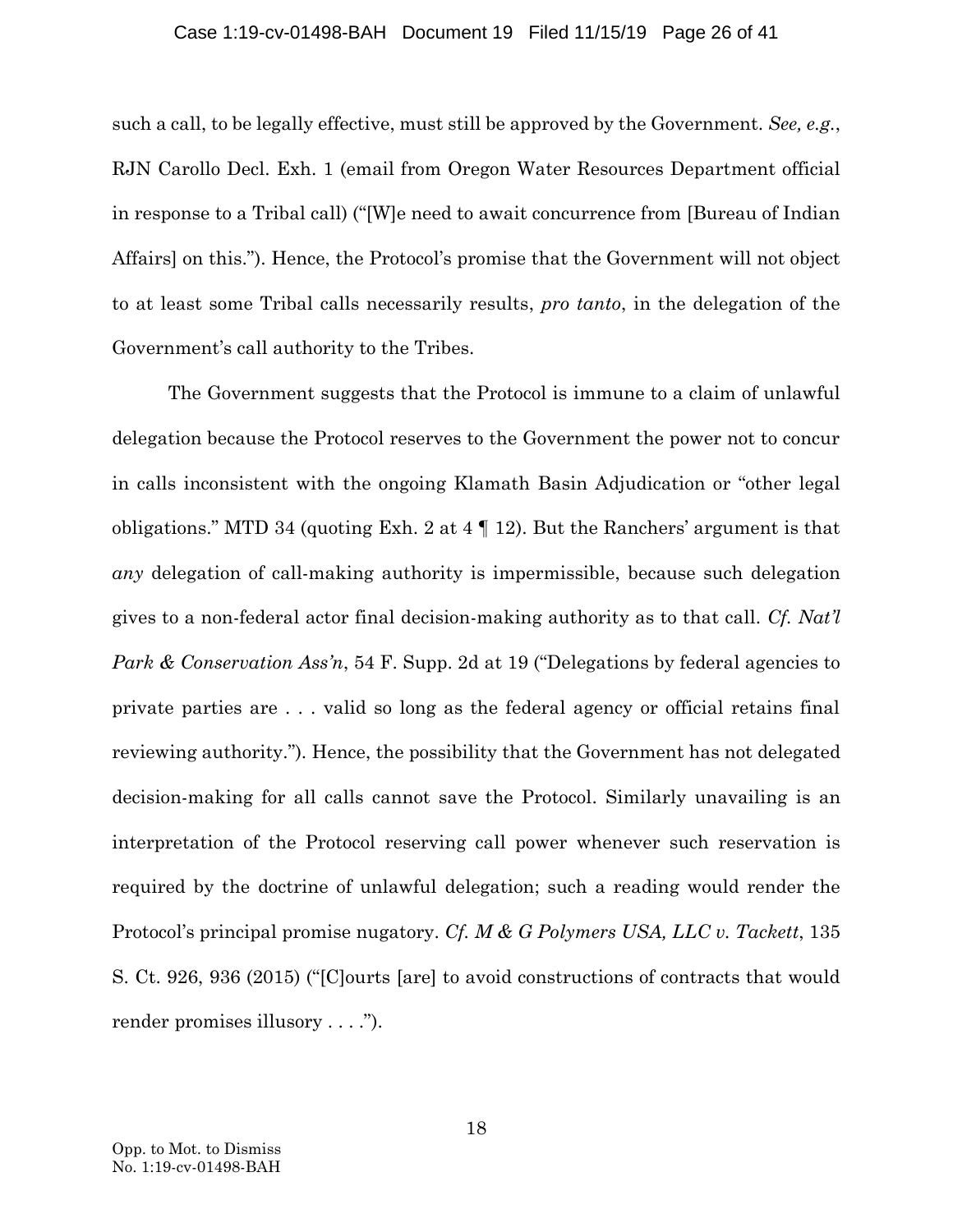## <span id="page-26-5"></span><span id="page-26-2"></span><span id="page-26-0"></span>**B. The Protocol's delegation is unlawful**

<span id="page-26-3"></span>The Constitution vests "[a]ll legislative Powers" in Congress. U.S. Const. art. I, § 1. A corollary of this vesting is that Congress may not shirk responsibility or avoid political consequences by delegating legislative power to executive agencies without providing an intelligible principle to guide a law's execution. *See Gundy v. United States*, 139 S. Ct. 2116, 2123 (2019). But even when Congress has provided sufficient direction to executive agencies, those entities may not further delegate that authority to outside parties unless, at the very least, Congress has authorized the extragovernmental delegation. *U.S. Telecom Ass'n*, 359 F.3d at 566. *See Shook v. D.C. Fin. Responsibility & Mgmt. Assistance Auth*., 132 F.3d 775, 783 (D.C. Cir. 1998) (observing that "it would be unusual, if not unprecedented, for Congress to authorize" the defendant agency "to delegate its own governing authority, its policymaking function, to another outside multi-member body"). *Cf. Perot v. FEC*, 97 F.3d 553, 559 (D.C. Cir. 1996) ("We agree with the general proposition that when Congress has specifically vested an agency with the authority to administer a statute, it may not shift that responsibility to a private actor  $\dots$ .

<span id="page-26-7"></span><span id="page-26-6"></span><span id="page-26-4"></span><span id="page-26-1"></span>Congress has charged the Secretary of the Interior with the "supervision of public business relating to," *inter alia*, "Indians." 43 U.S.C. § 1457. *Cf*. *United States v. Lara*, 541 U.S. 193, 200 (2004) (identifying the Indian Commerce Clause, U.S. Const. art. I, § 8, cl. 3, and the Treaty Clause, *id*. art. II, § 2, cl. 2, as the sources of Congress's "plenary and exclusive" powers to legislate with respect to Indian tribes). The Secretary is authorized to delegate his Indian-related powers to the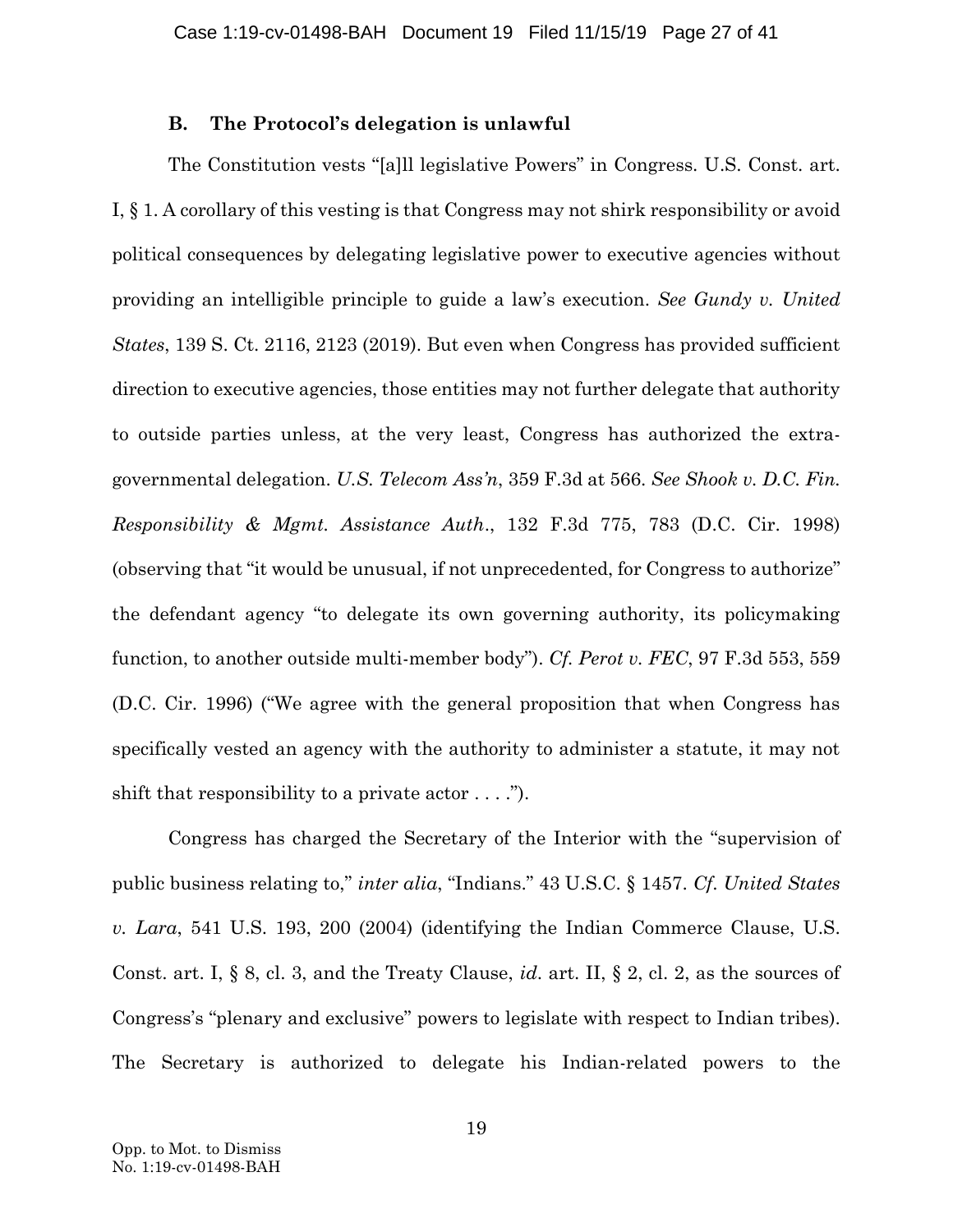#### <span id="page-27-5"></span><span id="page-27-4"></span>Case 1:19-cv-01498-BAH Document 19 Filed 11/15/19 Page 28 of 41

Commissioner of Indian Affairs, who is authorized to re-delegate them to assistant commissioners and other officers within the Bureau of Indian Affairs. 25 U.S.C. § 1a. The Commissioner is also authorized to manage, under the Secretary of the Interior's direction, "all Indian affairs and of all matters arising out of Indian relations." *Id*. § 2. Notably, no provision—constitutional or statutory—authorizes delegation of these authorities outside the Government. The Protocol, which purports to do so, therefore constitutes an unlawful delegation of governmental power.

<span id="page-27-6"></span><span id="page-27-3"></span><span id="page-27-2"></span><span id="page-27-1"></span><span id="page-27-0"></span>That conclusion obtains even if the Protocol is construed as a delegation of the Executive Branch's treaty power, U.S. Const. art. II, § 2. Just as the Constitution vests in Congress "[a]ll legislative powers," *id*. art. I, § 1, the Constitution vests in the President "[t]he executive Power," *id*. art. II, § 1, cl. 1. Although some of the President's executive power may be delegated to subordinates, *Myers v. United States*, 272 U.S. 52, 117 (1926), such delegation cannot extend to actors unaccountable to the President, *Free Enterprise Fund v. Public Co. Account. Oversight Bd.*, 561 U.S. 477, 496-97 (2010) (executive power cannot be wielded by federal officers enjoying two layers of protection from Presidential removal)*. See* Dina Mishra, *An Executive-Power Non-Delegation Doctrine for the Private Administration of Federal Law*, 68 Vand. L. Rev. 1509, 1581 (2015) ("[A]n executive-power nondelegation doctrine would hold that the President (with or without the Senate's consent) may not enter into a self-executing treaty purporting to confer [outside of the federal government] the permanent, unremovable, unnullifiable, and exclusive power to completely dictate the terms of the execution of U.S. law against U.S.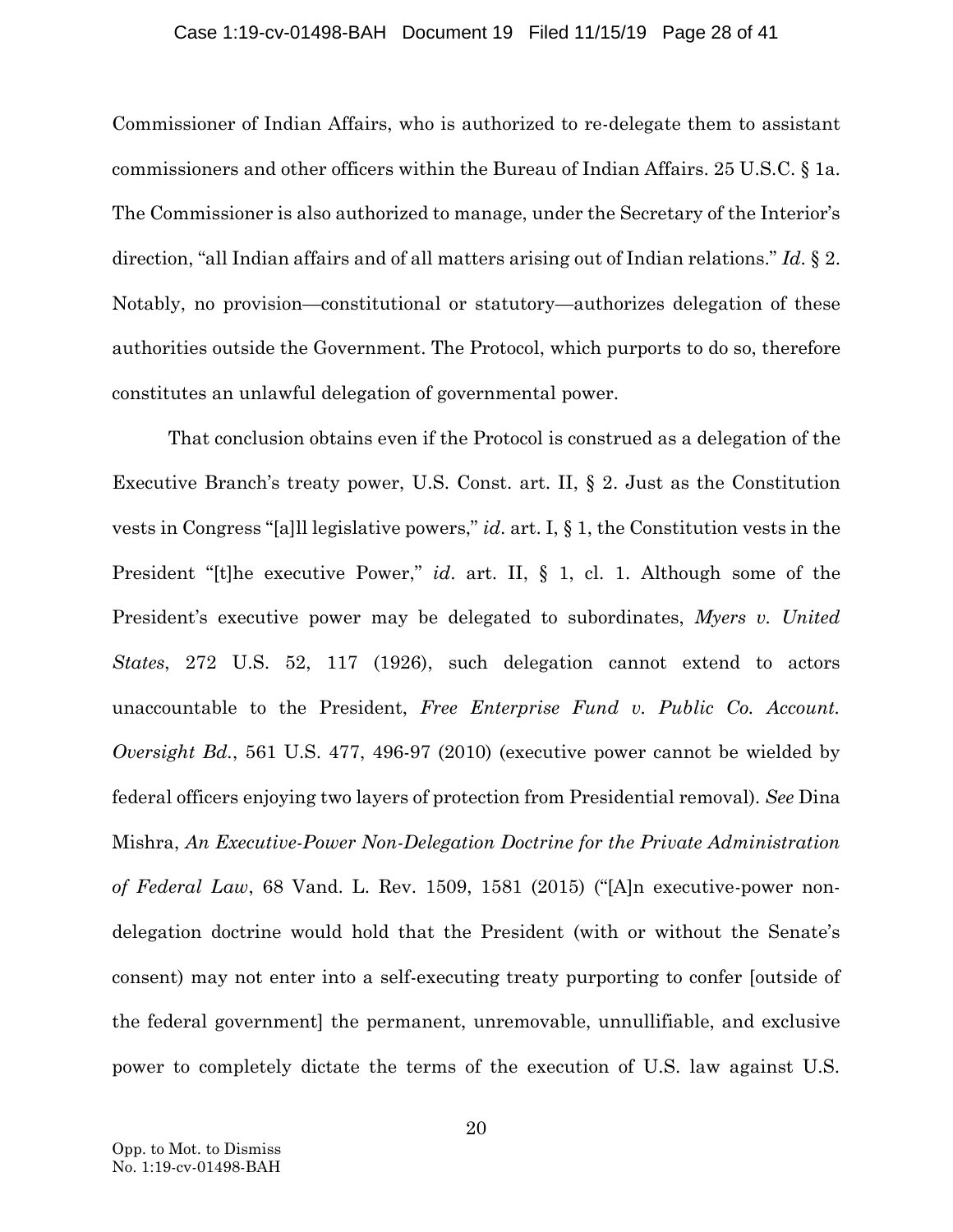citizens within U.S. jurisdiction."). Yet that is exactly what the Protocol brings about: the Tribes exercise final decision-making authority, without federal oversight, for a water right legally owned by the Government. Thus, however its grant of power is construed, the Protocol constitutes an unlawful delegation of such power.

## **C. The Protocol's delegation is unlawful regardless of whether the Government's call-making power is authorized by a general or specific statutory grant**

<span id="page-28-1"></span>The Government contends that there can be no unlawful delegation in the absence of any specific statutory authority purportedly delegated. MTD 32. The Government's argument is backwards. An extra-governmental delegation is presumed to be unlawful, and it is the Government's burden to establish that such delegation is permissible. *See U.S. Telecom*, 359 F.3d at 565. The unlawful delegation doctrine would be turned into a "greater does not include the lesser" oddity if, as the Government would have it, MTD 22-23, an agency could not delegate specifically granted powers, but could delegate without limitation powers derived from a general grant of authority.<sup>11</sup>

<span id="page-28-3"></span>The likely statutory source of the Government's power to make calls is its authority to manage "Indian affairs and . . . all matters arising out of Indian relations." 25 U.S.C. § 2. As the case law demonstrates, such a broad responsibility includes the power to discharge it effectively. *See, e.g*., *Udall v. Littell*, 366 F.2d 668,

<span id="page-28-2"></span><span id="page-28-0"></span><sup>11</sup> If there is no statutory authorization—general or specific—for the Protocol, then the result is not a lawfully delegated power but rather an ultra vires agreement. *See generally Michigan v. EPA*, 268 F.3d 1075, 1081 (D.C. Cir. 2001) ("[A] federal agency . . . has no constitutional or common law existence or authority, but only those authorities conferred upon it by Congress.").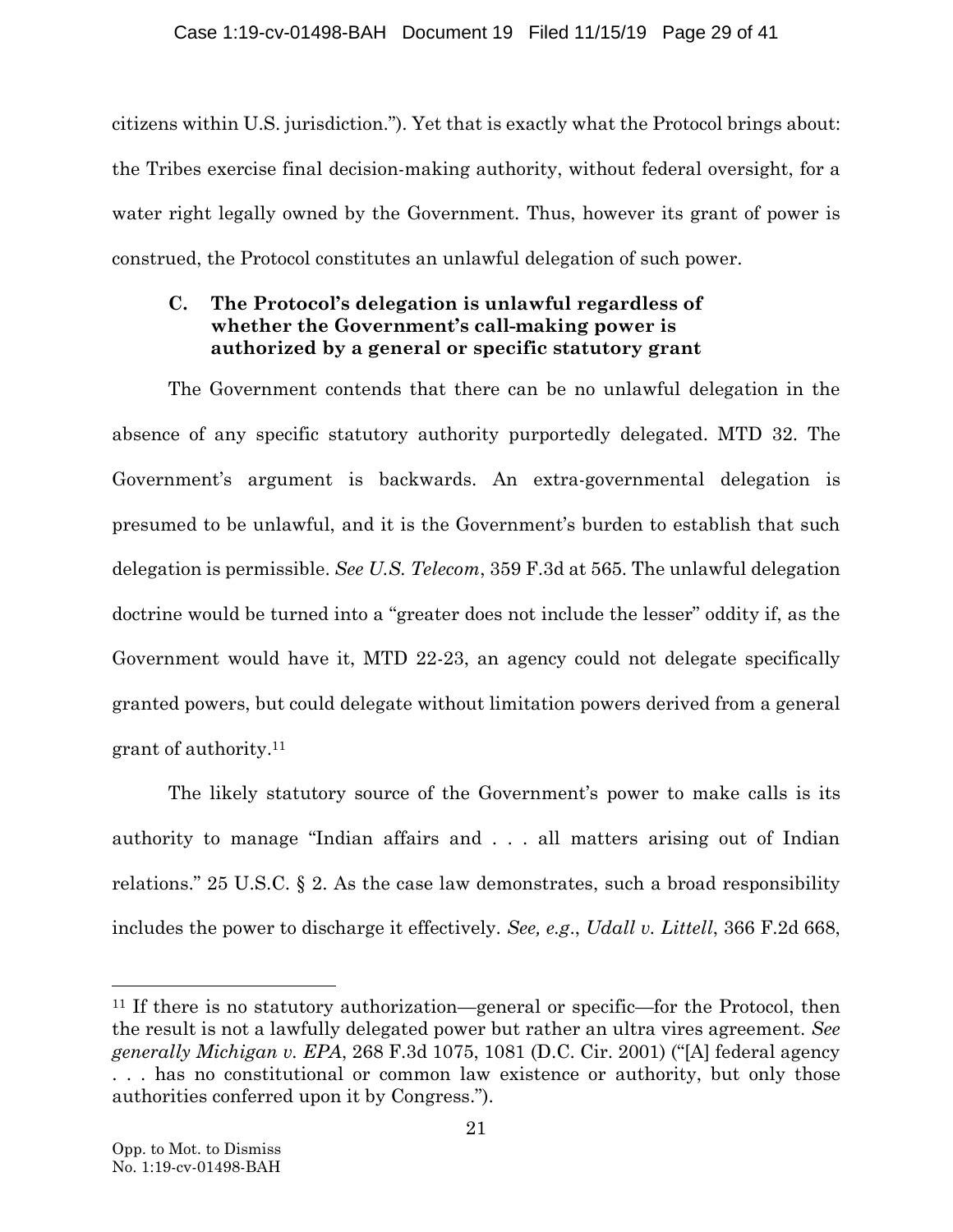### Case 1:19-cv-01498-BAH Document 19 Filed 11/15/19 Page 30 of 41

<span id="page-29-6"></span><span id="page-29-0"></span>672-73 (D.C. Cir. 1966) (authority to cancel contract of general counsel for Indian tribe); *Agua Caliente Band of Cahuilla Indians v. Riverside County*, 181 F. Supp. 3d 725, 740 (C.D. Cal 2016) (authority to prohibit state taxation on possessory interests in reservation lands); *Yavapai-Prescott Indian Tribe v. Watt*, 528 F. Supp. 695, 698 (D. Ariz. 1981), *rev'd on other grounds*, 707 F.2d 1072 (9th Cir. 1983) (authority to terminate lease of Indian land). Under the Government's theory, the Government would be free to delegate any of these implied authorities to third parties—even parties with interests adverse to the Tribes—simply because they derive from a general not specific statutory grant. Such a perverse result finds no support in the unlawful delegation case law. *Cf. Fund for Animals v. Kempthorne*, 538 F.3d 124, 133 (2d Cir. 2008) ("An agency delegates its authority when it shifts to another party 'almost the entire determination of whether a specific statutory requirement . . . has been satisfied,' *U.S. Telecom*, 359 F.3d at 567, *or* where the agency abdicates its 'final reviewing authority,' *Nat'l Park & Conservation Ass'n v. Stanton*, 54 F. Supp. 2d 7, 19 (D.D.C. 1999).") (emphasis added); *United Black Fund, Inc. v. Hampton*, 352 F. Supp. 898, 904 (D.D.C. 1972) ("[S]ubdelegations by federal agencies to private parties are not invalid when the federal agency or official retains final reviewing authority.").

<span id="page-29-5"></span><span id="page-29-4"></span><span id="page-29-3"></span><span id="page-29-2"></span><span id="page-29-1"></span>Perhaps sensing the inadequacy of its specific vs. general distinction, the Government relies upon *Southern Pacific Transportation Company v. Watt*, 700 F.2d 550 (9th Cir. 1983), for the proposition that limitations on delegation are "less stringent" if the delegate possesses "independent authority over the subject matter," MTD 34. *See S. Pac. Transp. Co.*, 700 F.2d at 556 (quoting *United States v. Mazurie*,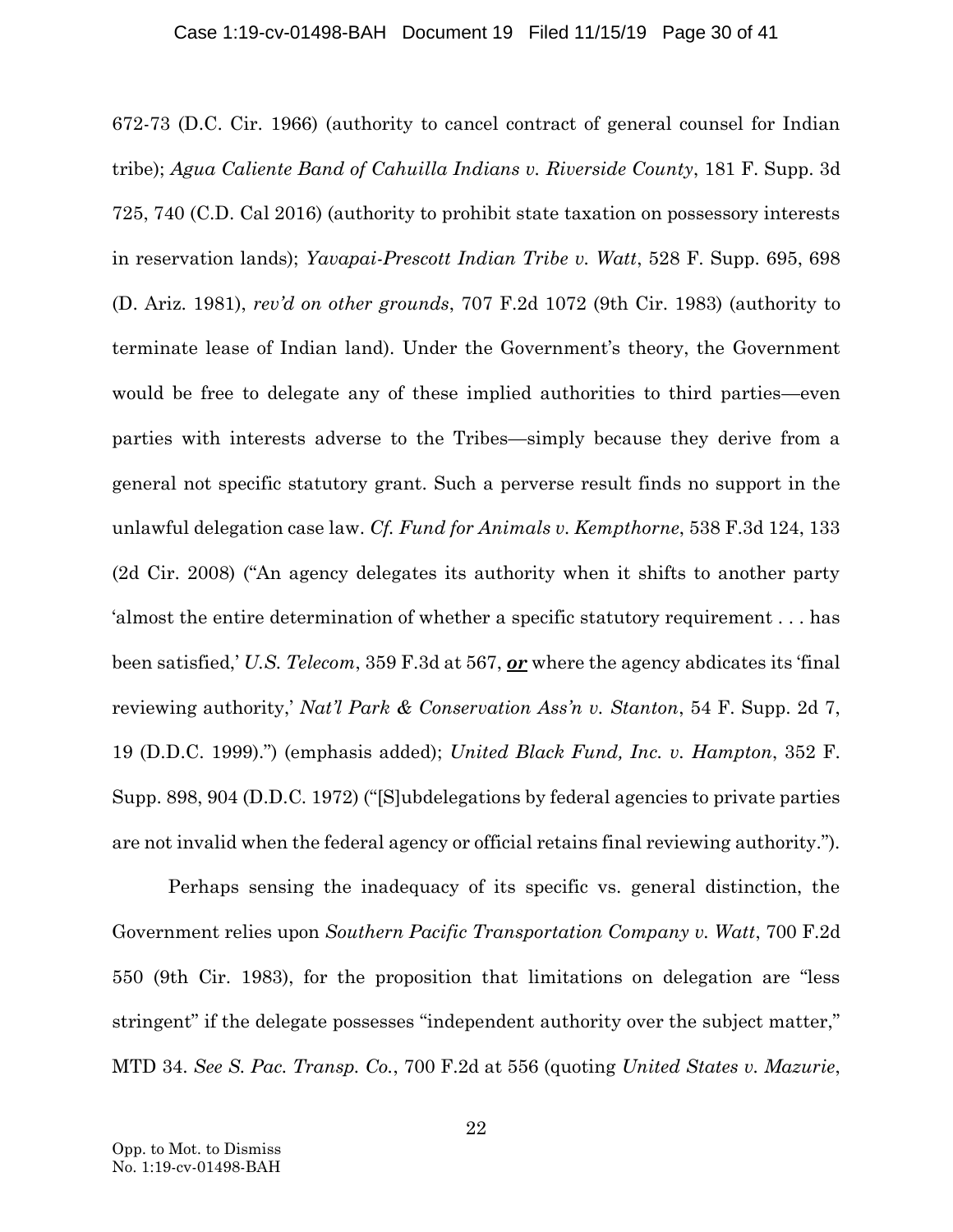#### Case 1:19-cv-01498-BAH Document 19 Filed 11/15/19 Page 31 of 41

<span id="page-30-1"></span>419 U.S. 544, 556-57 (1975)). As the D.C. Circuit has recognized, *Watt*'s relaxed standard for reviewing certain types of delegations does not constitute the decision's holding. *U.S. Telecom Ass'n*, 359 F.3d at 566. As the D.C. Circuit also has recognized, *Watt*'s reliance on *Mazurie* is unwarranted. *Id.* The Supreme Court in *Mazurie* considered the propriety of a direct delegation from Congress to a non-federal entity, *see Mazurie*, 419 U.S. at 556, but the concerns about political accountability which underlie the unlawful delegation doctrine are less acute—and thus the standard of review to be employed should be less exacting—when elected officials (like the Congressmen in *Mazurie*) are directly answerable for the delegation. Here, however, no elected federal official is responsible for the Protocol.

<span id="page-30-0"></span>But even taken on its own terms, *Watt* does not support the Government's position. The case concerned Congress's authorization for the Secretary of the Interior to establish conditions precedent for obtaining rights-of-way through Indian lands. The Secretary exercised that authority by establishing tribal consent as a permitting condition. *Watt*, 700 F.2d at 552. In upholding this delegation of federal permitting authority, the Ninth Circuit distinguished between "relinquish[ing] . . . final authority to approve," which is impermissible, and "delegat[ing] a power to disapprove," which is permissible. *Id*. at 556. The Protocol pertains to the former, not the latter, category of delegations. Pursuant to the Protocol, the Government does not make the Tribes' concurrence a precondition of making a call; instead, the Government pledges not to withhold its *own* concurrence when the Tribes request that a call be made. Thus, rather than adopting Tribal concerns as an element of its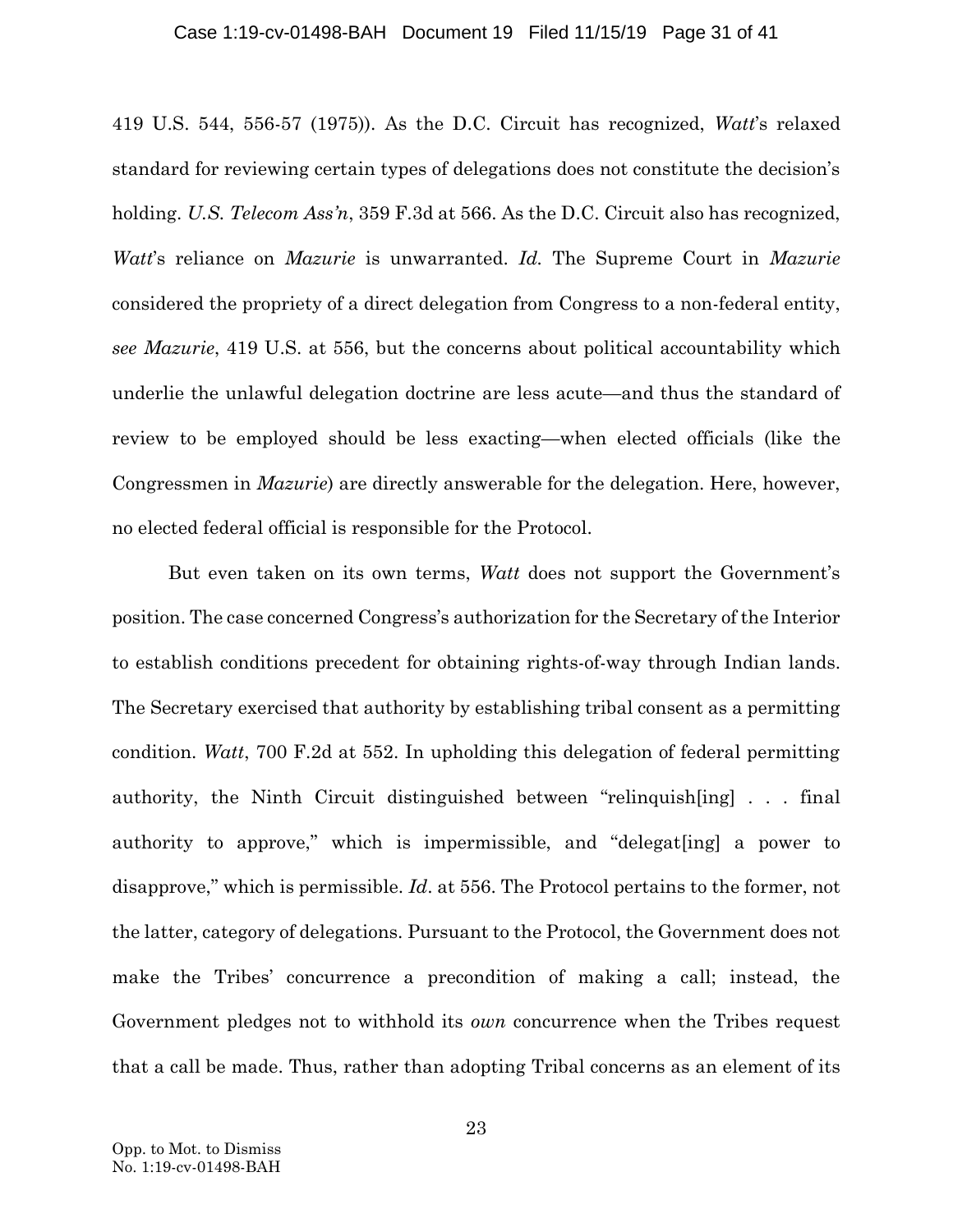### <span id="page-31-1"></span><span id="page-31-0"></span>Case 1:19-cv-01498-BAH Document 19 Filed 11/15/19 Page 32 of 41

decision-making process, the Government through the Protocol has delegated "the entire determination," *U.S. Telecom Ass'n*, 359 F.3d at 567, of whether a call should be made. *Watt* is inapposite.

Similarly misplaced is the Government's reliance on *Fund for Animals*. There, a federal agency had retained "broad permitting authority" to regulate migratory birds, while delegating to local governments the power to authorize the take of one type of migratory bird for limited purposes. *Fund for Animals*, 538 F.3d at 133. Thus, because the agency had merely "incorporate[ed] 'obviously relevant local concern[s] as . . . element[s] of its decision process,'" *id*. (quoting *U.S. Telecom Ass'n*, 359 F.3d at 567), the Second Circuit found no improper delegation. In contrast here, the Protocol goes beyond merely incorporating Tribal views into the larger call-making process; it makes those views determinative of the entire decision of whether to make a call. The delegation of such final decision-making authority is unlawful.

## **III. Neither the "enforcement action" nor the "no discretion" exemption to NEPA applies to the Protocol**

<span id="page-31-2"></span>NEPA requires the Government to produce an environmental impact statement for all major federal actions significantly affecting the quality of the human environment. 42 U.S.C. § 4332(C). The Government does not appear to contest that enforcement of the Tribes' water right significantly affects the environment. *Cf*. Am. Compl. ¶¶ 36, 39-40 (so alleging). Instead, the Government argues, first, that neither the Protocol itself nor calls made thereunder are subject to NEPA because they are analogous to "judicial or administrative civil or criminal enforcement actions" exempted from NEPA. MTD 35–38. But merely because implementation of a call for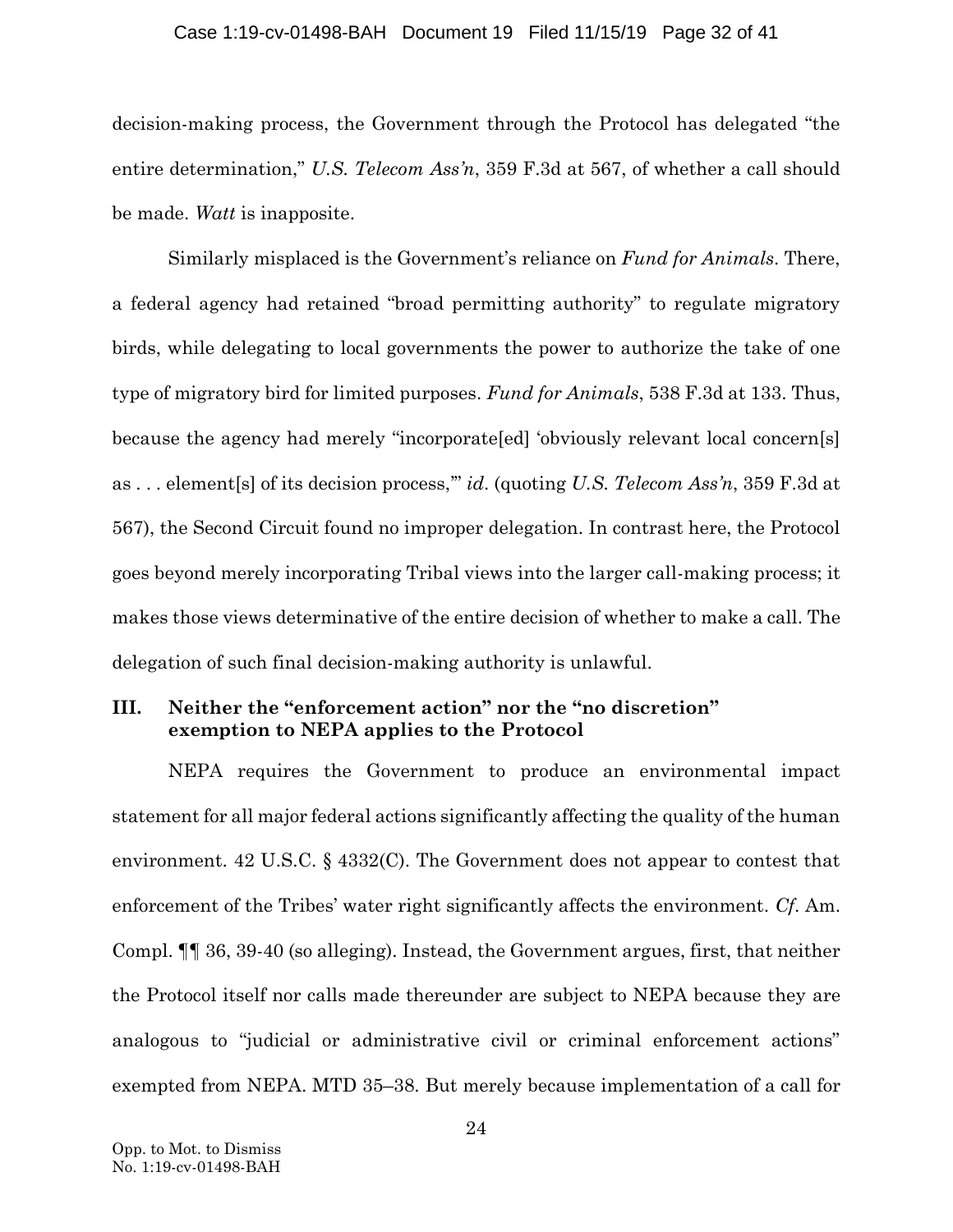## <span id="page-32-1"></span><span id="page-32-0"></span>Case 1:19-cv-01498-BAH Document 19 Filed 11/15/19 Page 33 of 41

water can be characterized as "enforcement" of a water right does not mean that a call is an exempted "enforcement action." *See Dep't of Transp. v. Public Citizen*, 541 U.S. 752, 765 (2004) (characterizing agency action as "enforcement" but not rejecting application of NEPA on that ground); *Sierra Club v. U.S. Army Corps of Eng'rs*, 803 F.3d 31, 46-47 (D.C. Cir. 2015) (recognizing that NEPA applies to Clean Water Act verifications that "purport[] to enforce" an Endangered Species Act incidental take permit). Moreover, to the extent that there is any "enforcement action" going on, it is enforcement by a state actor of state water law procedure—far afield of what presumably was intended by the enforcement exemption to "Major Federal action," 40 C.F.R. § 1508.18.

<span id="page-32-2"></span>The Government also argues that NEPA does not apply because the Government lacks discretion to prioritize the Ranchers' water rights over the Tribes' water right. MTD 38–41. The Government misses the point; the issue is not about a competition between water rights<sup>12</sup> but rather about whether the environmental impact resulting from the enforcement of the Tribes' right—to which the Government has legal and controlling title—may reasonably inform whether and to what extent a

<sup>12</sup> Thus, the Federal Circuit's recent decision in *Baley v. United States*, No. 2018-1323, 2019 WL 5995861 (Fed. Cir. Nov. 14, 2019), is inapposite. There, several Klamath Project water users sued the Government for a taking of their water rights. The Federal Circuit ruled that there was no taking because (i) the water not delivered to the plaintiffs was necessary to sustain the fisheries in which the Tribes have a treaty right, and (ii) the Tribes' correlated instream water right is senior to all other appropriators in the Klamath Basin. *See id.* at \*22 (because "appellants' water rights were subordinate to the Tribes' federal reserved water rights," there was "no error in the [lower] court's holding that the Bureau of Reclamation's action in temporarily halting deliveries of Klamath Project water in 2001 did not constitute a taking of appellants' property").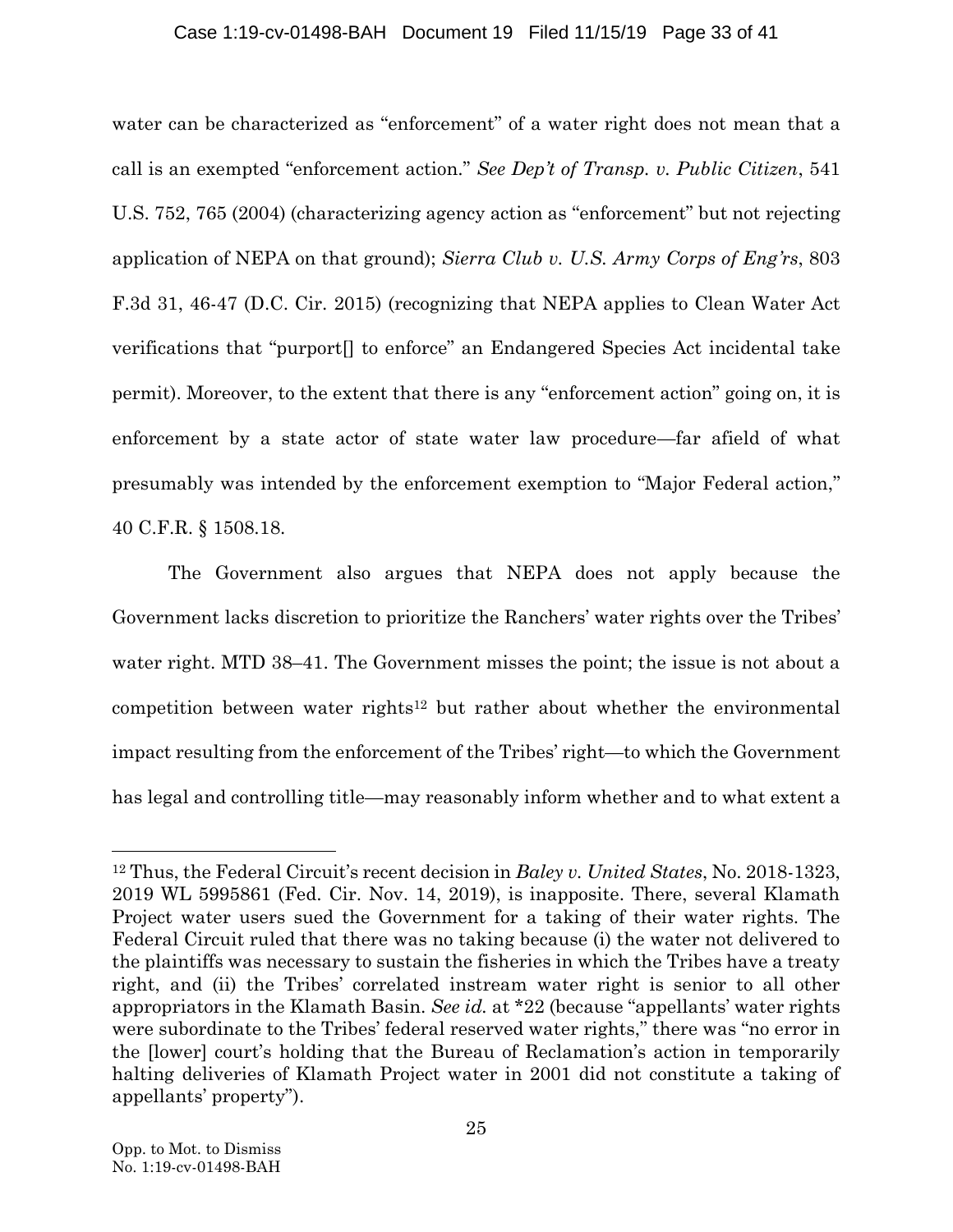### Case 1:19-cv-01498-BAH Document 19 Filed 11/15/19 Page 34 of 41

request for the enforcement of that right should be made. *Cf*. Am. Compl. ¶ 28 (explaining how, under the 2014 Upper Klamath Basin Comprehensive Agreement, the Government's promise to request streamflow levels lower than those granted to the Tribes in the Klamath Basin Adjudication balanced "support [for] fish and wildlife resources important to the Klamath Tribes while also providing . . . a sustainable basis for the continuation of irrigated agriculture in the Upper Klamath Basin"). Moreover, a "no discretion" defense is at odds with the Protocol itself, which acknowledges a substantial role for the Government in whether and to what extent a call should be placed, as well as with the Government's overriding obligation to serve the general public interest. Finally, the Government asserts that NEPA does not apply because the Government does not control the Tribes' ability to make a call. MTD 41-42. But that is simply a restatement of the erroneous view that the Tribe may enforce a call of its water right without the Government's concurrence. 13

## <span id="page-33-4"></span><span id="page-33-1"></span>**A. The Protocol is not an "enforcement action" exempt from NEPA**

By regulation, "judicial or administrative civil or criminal enforcement actions" are not subject to NEPA. 40 C.F.R. § 1508.18(a). But contrary to the Government's

<span id="page-33-3"></span><span id="page-33-2"></span><span id="page-33-0"></span><sup>13</sup> The Government suggests that conducting a NEPA analysis prior to each callconcurrence "might be impossible." MTD 40 n.14 (citing *Kandra v. United States*, 145 F. Supp. 2d 1192, 1205 (D. Or. 2001); *Trinity v. Andrus*, 438 F. Supp. 1368, 1389 (E.D. Cal. 1977)). The Government bears a heavy burden of establishing that NEPA compliance is entirely excused because impossible. *Calvert Cliff's Coordinating Comm. v. U.S. Atomic Energy Comm'n*, 449 F.2d 1109, 1114-15 (D.C. Cir. 1971) ("[T]he requirement of environmental consideration 'to the fullest extent possible' sets a high standard for the agencies," and "[c]onsiderations of administrative difficulty, delay or economic cost will not suffice to strip [NEPA] of its fundamental importance.") (quoting 42 U.S.C. § 4332). The Government's passing footnote reference does not meet this burden.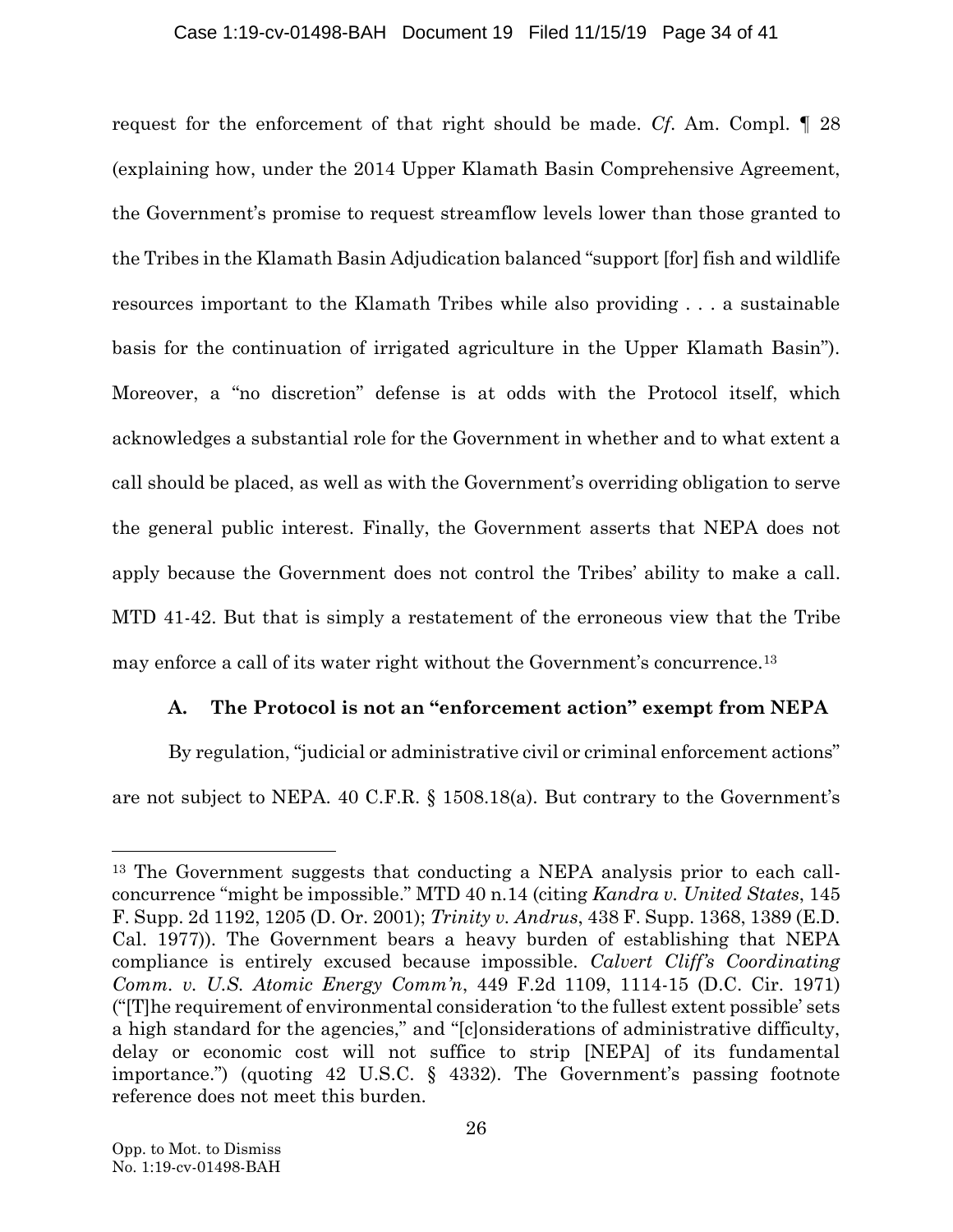### Case 1:19-cv-01498-BAH Document 19 Filed 11/15/19 Page 35 of 41

view, that the implementation of the Protocol entails the "enforcement" of a water right does not exempt the Protocol from NEPA, a point suggested by the Protocol's express call-reservation to assure the Government's compliance with "other legal obligations." MTD Exh. 2 at 4 ¶ 12.

<span id="page-34-6"></span><span id="page-34-5"></span><span id="page-34-4"></span><span id="page-34-3"></span><span id="page-34-2"></span><span id="page-34-1"></span><span id="page-34-0"></span>As the Government's cited case law demonstrates, MTD 35-37, the "enforcement action" exemption applies to federal activities that are intended to ensure compliance with, or to punish violation of, federal law. *See, e.g.*, *Ctr. for Biological Diversity v. Salazar*, 791 F. Supp. 2d 687, 697 (D. Ariz. 2011) (actions taken to ensure a mine's continuing compliance with Bureau of Land Management regulations and related legal obligations); *Envtl. Prot. Info. Center v. U.S. Fish & Wildlife Serv.*, No. C 04-4647 CRB, 2005 WL 3877605, at \*2 (N.D. Cal. Apr. 22, 2005) (monitoring for compliance with an Endangered Species Act permit); *Tucson Rod & Gun Club v. McGee*, 25 F. Supp. 2d 1025, 1029 (D. Ariz. 1998) (suspension of a Forest Service special use permit); *Calipatria Land Co. v. Lujan*, 793 F. Supp. 241, 243, 245- 46 (S.D. Cal. 1990) (enforcement of federal anti-baiting regulations); *United States v. Glenn-Colusa Irrig. Dist.*, 788 F. Supp. 1126, 1135 (E.D. Cal. 1992) (litigation to enjoin violation of the Endangered Species Act); *United States v. Rainbow Family*, 695 F. Supp. 314, 324 (E.D. Tex. 1988) (enforcement of laws and regulations governing uses of Forest Service lands). *Cf.* 61B Am. Jur. 2d Pollution Control § 87 (2019) (characterizing the exemption as covering "law enforcement proceedings").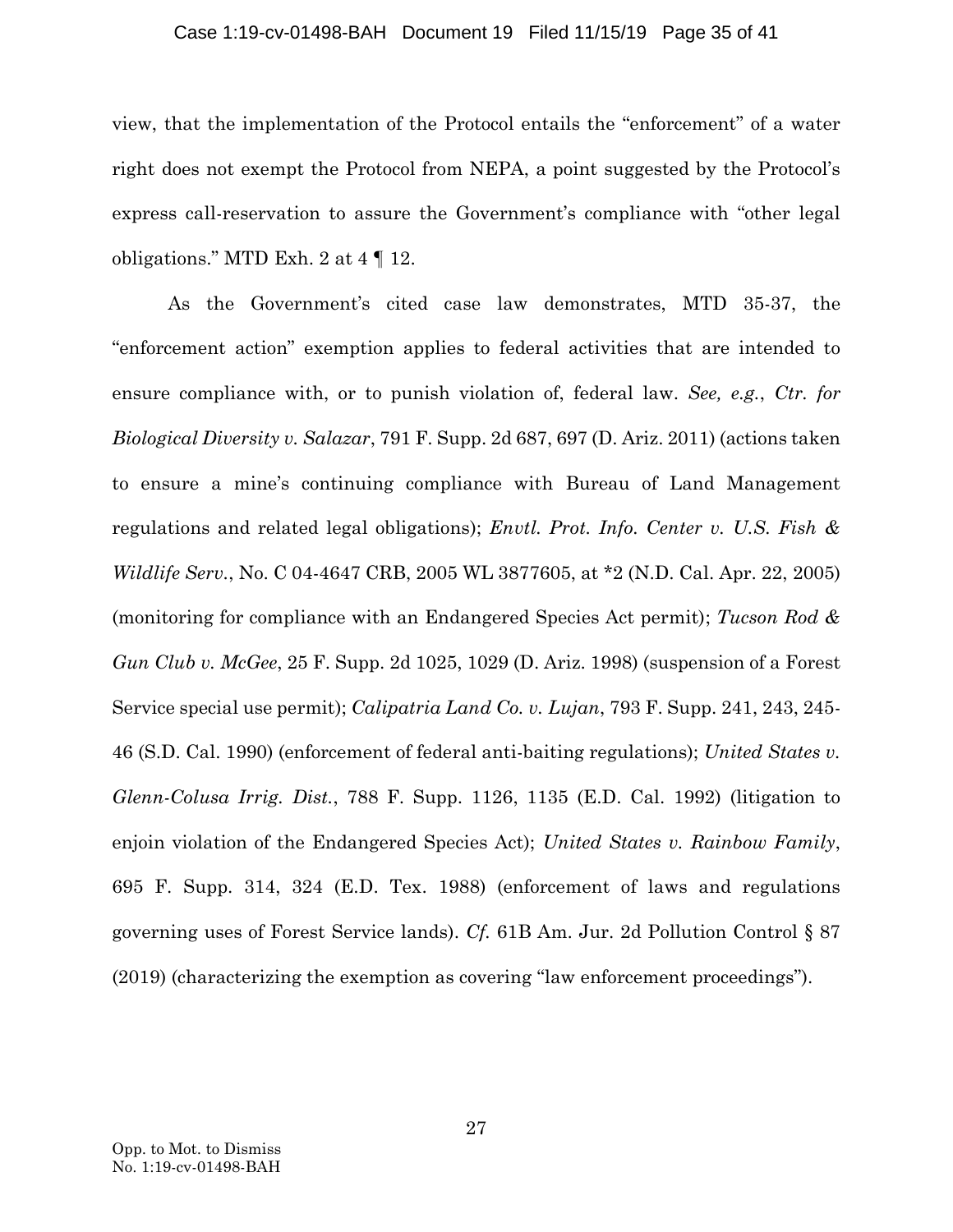#### <span id="page-35-2"></span>Case 1:19-cv-01498-BAH Document 19 Filed 11/15/19 Page 36 of 41

In contrast, calls for the enforcement of the Tribes' water right do not constitute corrective or punitive activities, such as would be the case with an administrative or judicial action against individual ranchers for appropriating water that has been called upon by senior users. *See* Or. Admin. R. 690-260-0005 to 690- 260-0110 (procedure for assessment of civil penalties for violation of state water law). Rather, Protocol-directed "enforcement" essentially boils down to a request for the state to deliver federally entitled water—much like the federal government's operation of reclamation projects throughout the country, which are subject to NEPA. *See, e.g.*, *San Luis & Delta-Mendota Water Auth. v. Jewell*, 747 F.3d 581, 646 (9th Cir. 2014) (more than a "routine" adjustment to federal water delivery operations constitutes a major federal action under NEPA).

<span id="page-35-1"></span><span id="page-35-0"></span>Although the Government relies heavily on *High Country Citizens' Alliance v. Norton*, 448 F. Supp. 2d 1235 (D. Colo. 2006), that decision undercuts rather than supports the Government's position. It is true, as the Government points out, that the court distinguished between annual calls for water and a permanent relinquishment of a water right. *Id*. at 1244-45. But the court did not hold that the former were exempt from NEPA; it simply held that the latter was subject to NEPA. *Id*. at 1245 ("Although an annual decision as to how much water to release and whether or not to place a call on senior water rights *may* be a discretionary matter best left to the National Park Service and the Secretary of the Interior, the same cannot be said for permanently passing up a priority date.") (emphasis added). And if anything, the Protocol's relinquishment of call-making authority is analogous to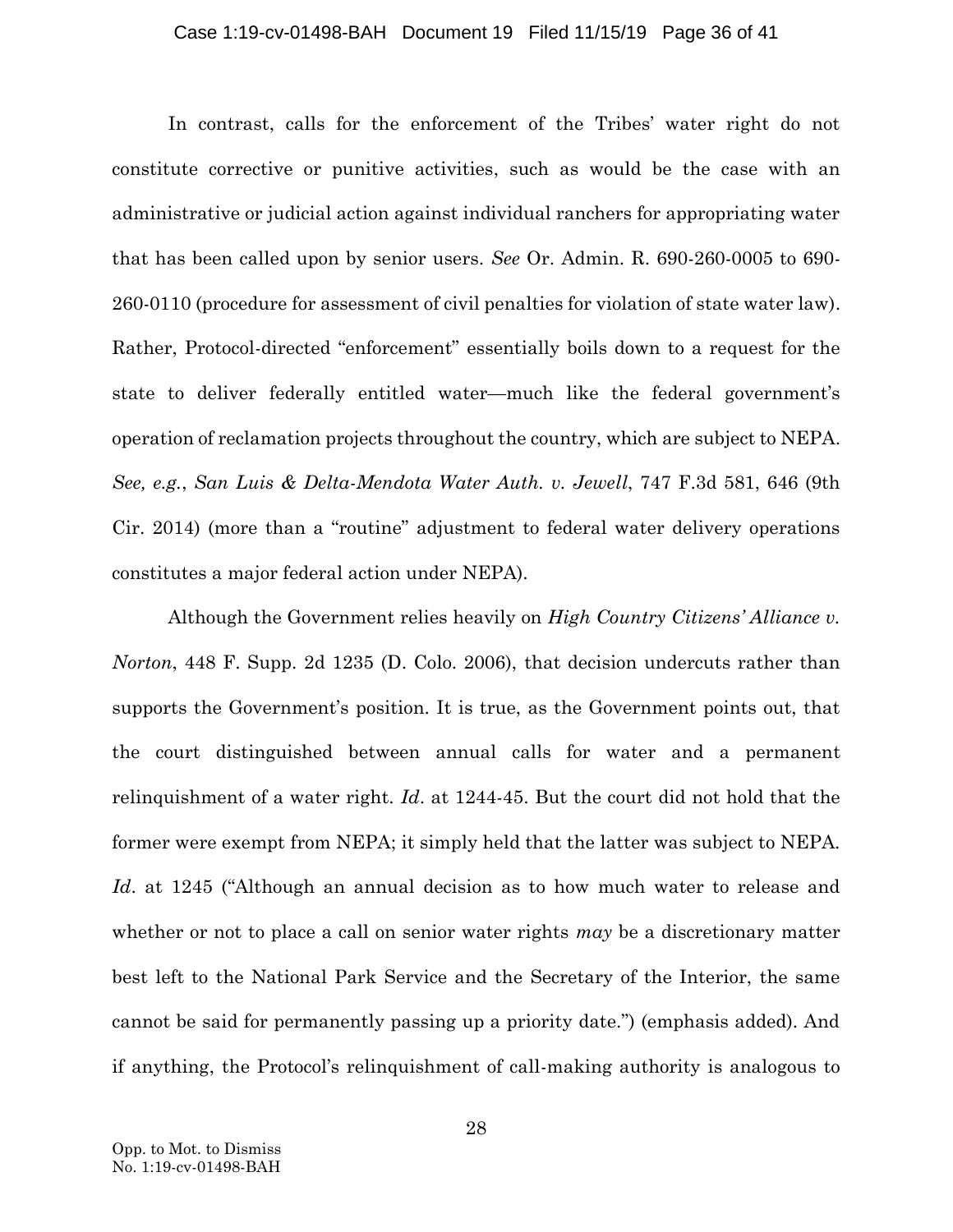the relinquishment of a water right which *High Country* held to be subject to NEPA. Also cutting against the Government is the court's rejection of the argument that the relinquishment of the Government's water right was exempt from NEPA because the Government had "advocated [its] position in water court." *Id*. at 1246 n.3. In the same way here, just because the Tribes' water right can be enforced through administrative or judicial channels does not exempt calls for enforcement from NEPA.<sup>14</sup>

## <span id="page-36-0"></span>**B. The Government possesses sufficient discretion over the Protocol and call-making to trigger NEPA**

NEPA does not apply if "an agency has no ability to prevent a certain effect due to its limited statutory authority over the relevant actions." *Dep't of Transp. v. Public Citizen*, 541 U.S. at 770. The Government contends that this "no discretion" exception applies to the Protocol, but this argument cannot be squared with the Protocol's plain text, or with the Government's trust authority over the Tribes' water right.

To begin with, the Protocol itself belies the Government's claim of no discretion. The Protocol directs the Tribes to provide the Government with advance notice of intent to make a call. MTD Exh. 2 at 2 ¶¶ 2-3; Exh. 1 at 1-2 ¶ 2. It explicitly anticipates that the Government may suggest changes to the scope of a proposed call, and that the Government may disagree with making the proposed call altogether.

<span id="page-36-1"></span><sup>14</sup> Equally unhelpful to the Government is the fact that the Protocol is terminable, MTD 36–37. *See Sierra Club v. Bosworth*, 465 F. Supp. 2d 931, 939 (N.D. Cal. 2006) (that a government contract may be terminated based on new information pertaining to the environmental impact of its implementation supports rather than undercuts application of NEPA).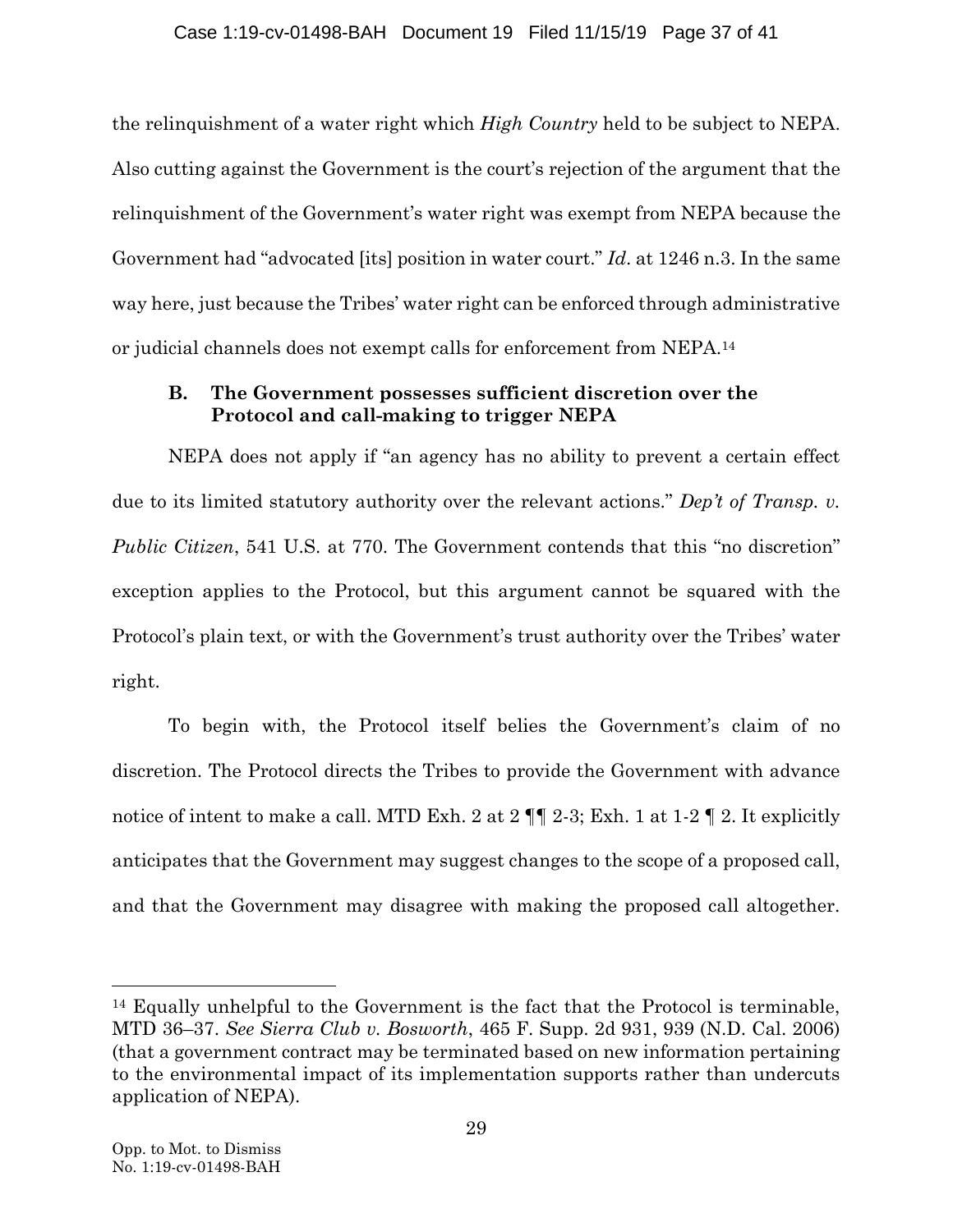#### Case 1:19-cv-01498-BAH Document 19 Filed 11/15/19 Page 38 of 41

MTD Exh. 2 at  $3 \nparallel 8$ ; Exh. 1 at  $3 \nparallel 3$ . Indeed, one of the recited reasons for amending the Protocol in 2019 was to give the Government more time to respond to Tribal call notices, MTD Exh. 2 at 2, for the purpose of facilitating "changes to the scope of the proposed call," *id*. at 3 ¶ 8. The consultative procedure established by the Protocol would be pointless if it had no influence on whether a call is actually placed. *Cf. RESTORE: The North Woods v. U.S. Dep't of Agric.*, 968 F. Supp. 168, 171 n.2 (D. Vt. 1997) ("A major federal action may encompass action by non-federal actors if the federal agency has the authority to influence significant non-federal activity.").

<span id="page-37-0"></span>And regardless of the Protocol, no law requires the Government to accede to the Tribes' demands. Rather, even when acting as a trustee for the Tribes, the Government continues to serve as the sovereign for all citizens, Indian and non-Indian, to protect the common good of the Republic. *See supra* at 14-15 (citing Atty. Gen. Bell Letter; Attachment 1 at 9 (Mem. to the Atty. Gen.); *Cobell*, 240 F.3d at 1099; Cohen's Handbook § 19.06, at 1259-60). *See also Arizona*, 463 U.S. at 571 (Indian tribes retain their sovereign authority only if consistent with the federal government's overriding interests). Thus, supposed disputes about whether the Government may prioritize the Ranchers' water rights over the Tribes' water rights, MTD 38-40, are a red herring. The pertinent question instead is—may a NEPA analysis of the impact to the human environment caused by call enforcement legitimately inform the Government's decision whether the general public interest would be served by concurrence with a proposed Tribal call? The answer is yes. Moreover, even if its trustee responsibilities or other legal obligations constrain the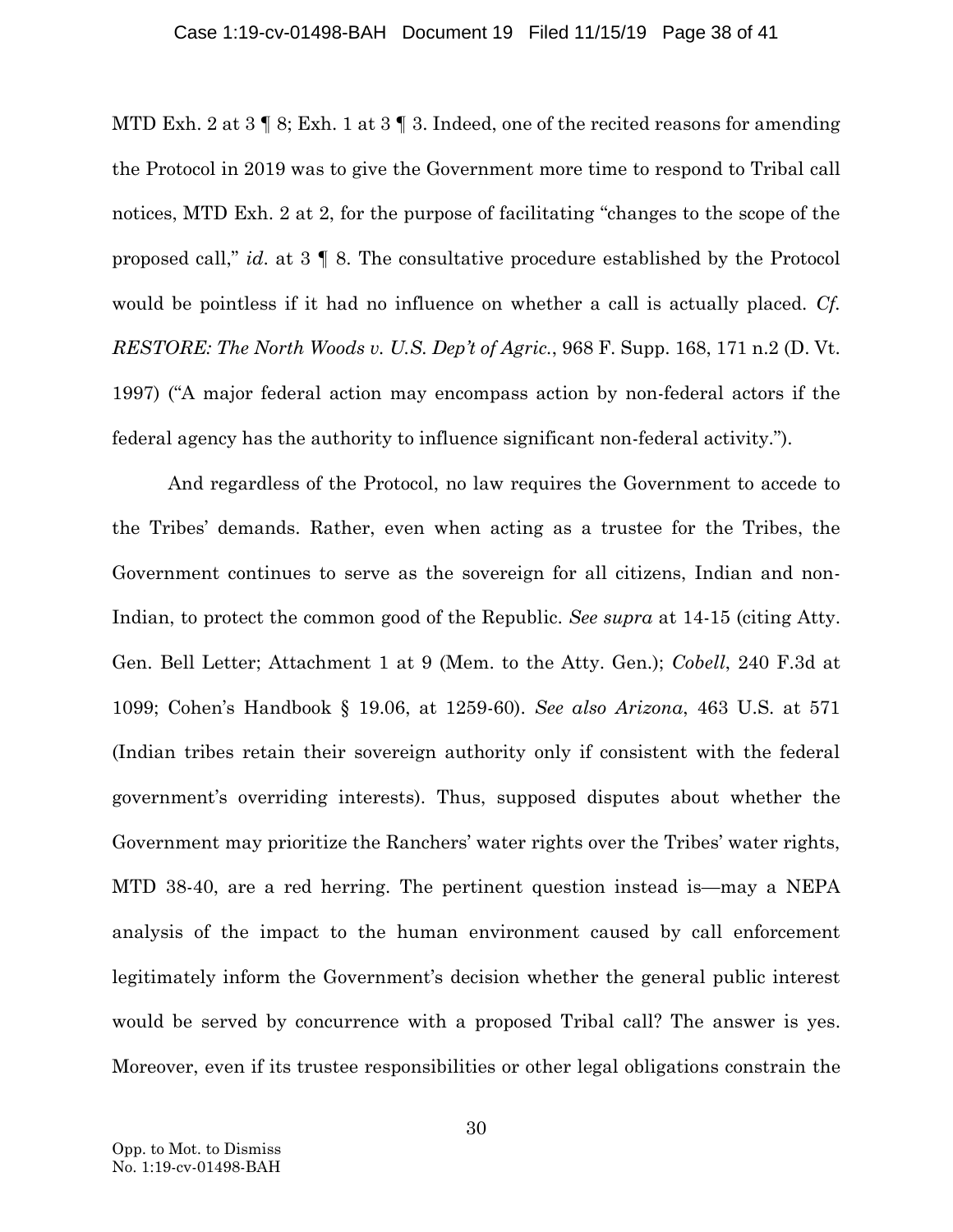### <span id="page-38-2"></span>Case 1:19-cv-01498-BAH Document 19 Filed 11/15/19 Page 39 of 41

Government's discretion to some degree, the extent of any such constraint is itself an issue that should be disclosed and explored through the development of a reasonable range of alternatives under NEPA. *See* 40 C.F.R. § 1502.14(a), (c) (an agency shall "[r]igorously explore and objectively evaluate all reasonable alternatives," "[i]nclud[ing] reasonable alternatives not within the jurisdiction of the lead agency," "and for alternatives which were eliminated from detailed study, briefly discuss the reasons for their having been eliminated").

<span id="page-38-1"></span><span id="page-38-0"></span>The Government's reliance on *Klamath Water Users Protective Association v. Patterson*, 204 F.3d 1206 (9th Cir. 1999), and *Kandra v. United States*, 145 F. Supp. 2d 1192 (D. Or. 2001), is unwarranted. In *Patterson*, the Ninth Circuit held that the Government had "the authority to direct operation of the [Klamath Basin's Link River] Dam to comply with Tribal water requirements," because "the Tribes' rights . . . take precedence over any alleged rights of the Irrigators." *Patterson*, 204 F.3d at 1213-14. But here, the question is not whether the Tribes' right trumps the Ranchers' rights, but rather whether the Government retains discretion over how the Tribes' right will be enforced. Citing *Patterson*, the district court in *Kandra* held that NEPA did not apply to the Government's decision to operate the Klamath Project so as to benefit certain endangered species in which the Tribes have fishery rights. *Kandra*, 145 F. Supp. 2d at 1204-05. But the court went on to acknowledge that the long-term implementation of that operational change *would* be subject to NEPA. *See id*. at 1206. Just so here, the long-term plan over whether and how to accede to Tribal calls for enforcement—*i.e.*, the Protocol and its implementation to the present day—should be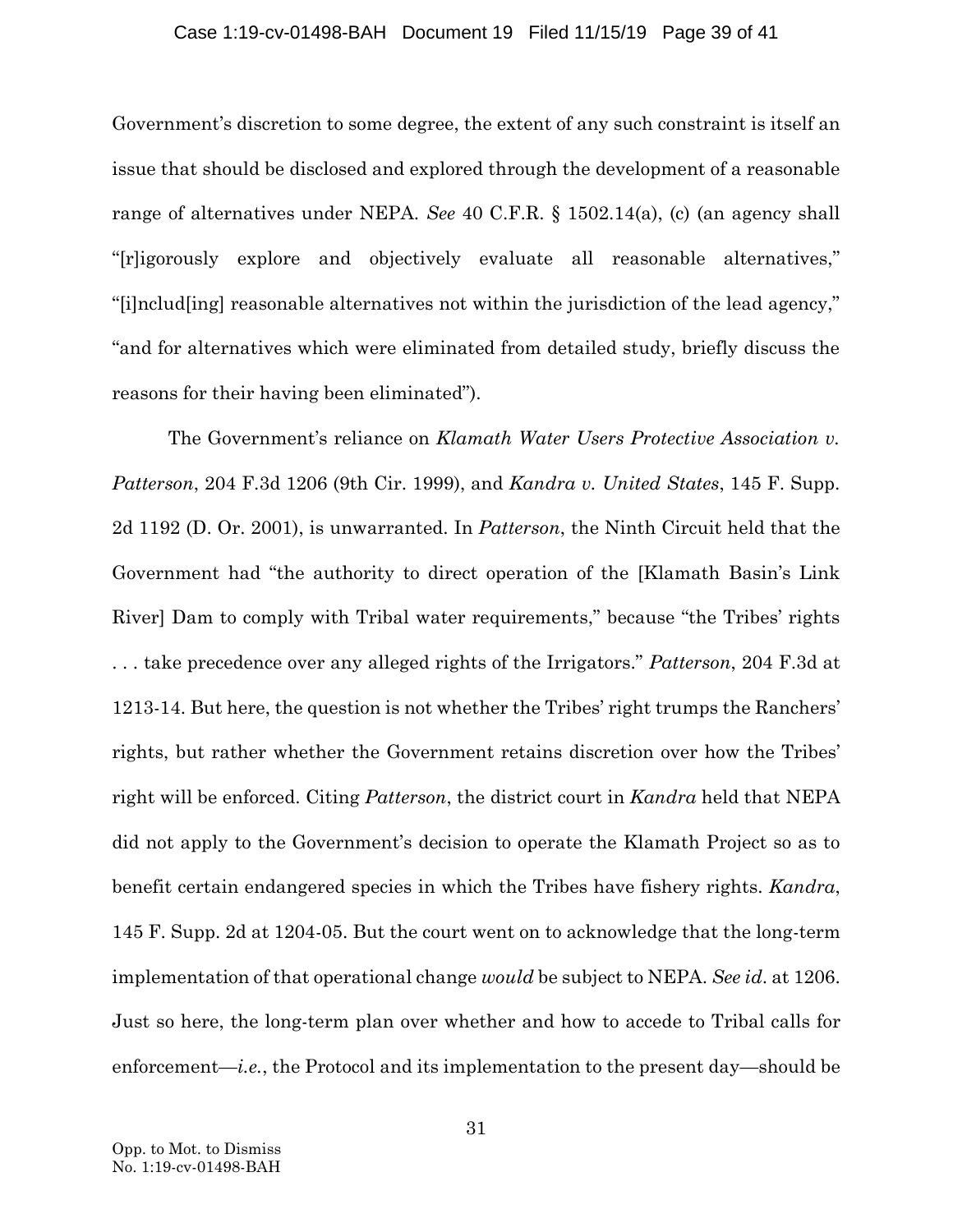### <span id="page-39-1"></span><span id="page-39-0"></span>Case 1:19-cv-01498-BAH Document 19 Filed 11/15/19 Page 40 of 41

subject to NEPA. *See* 40 C.F.R. § 1508.18(b)(3) (projects typically subject to NEPA include the "[a]doption of programs, such as a group of concerted actions to implement a specific policy or plan"). *Cf*. *Conservation Law Found. of New England, Inc. v. Harper*, 587 F. Supp. 357, 364-65 (D. Mass. 1984) (the preparation of an environmental impact statement is required for "a coherent, detailed plan . . . that . . . is likely to have wide-ranging environmental consequences").

Finally, nothing peculiar to water law generally or Oregon water law in particular converts the Government into a marginal, NEPA-excused actor. *Cf*. MTD 41-42. True, under the Klamath Basin Adjudication, the Government was awarded instream water rights intended to support Tribal fishing and hunting rights, rights which are senior to the Ranchers' rights (although many of the Ranchers' water rights arise under the same Klamath Treaty). But as explained above, *supra* Part I.A.2, appropriative water rights are not self-executing; a call is required from the right's legal owner in order to put into movement the water enforcement process. And no law requires the Government, as the legal owner of the Tribes' beneficial right, to make a call simply because the Tribes have requested it. Rather, the Government retains the discretion to make that judgment. NEPA therefore applies.